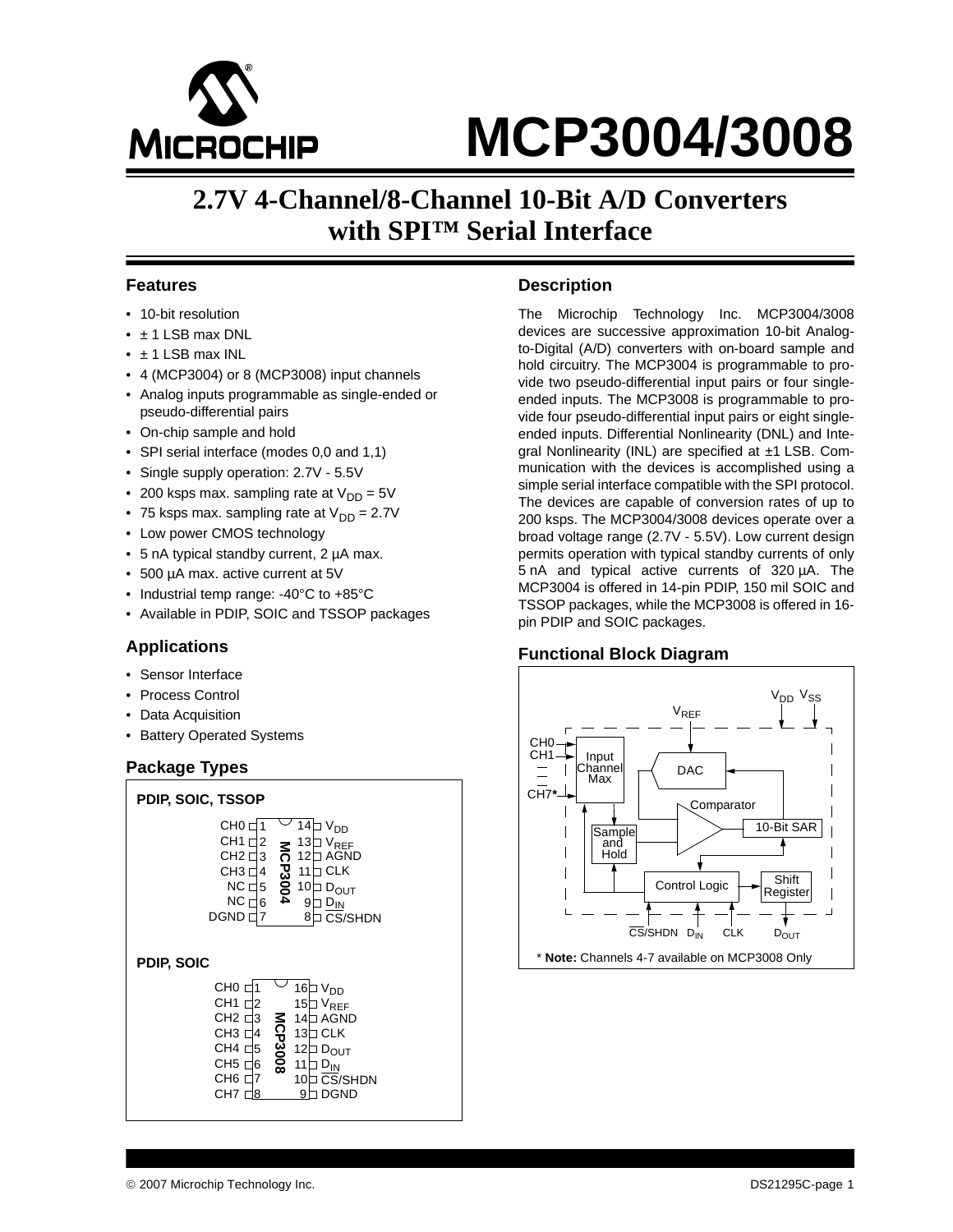### **1.0 ELECTRICAL CHARACTERISTICS**

### **Absolute Maximum Ratings\***

\***Notice:** Stresses above those listed under "Maximum Ratings" may cause permanent damage to the device. This is a stress rating only and functional operation of the device at those or any other conditions above those indicated in the operation listings of this specification is not implied. Exposure to maximum rating conditions for extended periods may affect device reliability.

### **PIN FUNCTION TABLE**

| <b>Name</b>      | <b>Function</b>            |  |  |  |  |
|------------------|----------------------------|--|--|--|--|
| $V_{DD}$         | +2.7V to 5.5V Power Supply |  |  |  |  |
| <b>DGND</b>      | Digital Ground             |  |  |  |  |
| <b>AGND</b>      | Analog Ground              |  |  |  |  |
| CH0-CH7          | Analog Inputs              |  |  |  |  |
| <b>CLK</b>       | <b>Serial Clock</b>        |  |  |  |  |
| $D_{IN}$         | Serial Data In             |  |  |  |  |
| $D_{\text{OUT}}$ | Serial Data Out            |  |  |  |  |
| CS/SHDN          | Chip Select/Shutdown Input |  |  |  |  |
| <b>RFF</b>       | Reference Voltage Input    |  |  |  |  |

### **ELECTRICAL SPECIFICATIONS**

**Electrical Characteristics:** Unless otherwise noted, all parameters apply at  $V_{DD} = 5V$ ,  $V_{REF} = 5V$ ,  $T_{AMB}$  = -40°C to +85°C,  $f_{SAMPLE}$  = 200 ksps and  $f_{CLK}$  = 18\* $f_{SAMPLE}$ . Unless otherwise noted, typical values apply for  $V_{DD} = 5V$ ,  $T_{AMB} = 25^{\circ}C$ .

| <b>Parameter</b>                          | Sym                 | Min  | <b>Typ</b>   | <b>Max</b> | <b>Units</b>    | <b>Conditions</b>                                    |  |  |  |
|-------------------------------------------|---------------------|------|--------------|------------|-----------------|------------------------------------------------------|--|--|--|
| <b>Conversion Rate</b>                    |                     |      |              |            |                 |                                                      |  |  |  |
| <b>Conversion Time</b>                    | t <sub>CONV</sub>   |      |              | 10         | clock<br>cycles |                                                      |  |  |  |
| Analog Input Sample Time                  | <sup>t</sup> SAMPLE |      | 1.5          |            | clock<br>cycles |                                                      |  |  |  |
| <b>Throughput Rate</b>                    | <sup>f</sup> SAMPLE |      |              | 200<br>75  | ksps<br>ksps    | $V_{DD} = V_{REF} = 5V$<br>$V_{DD} = V_{REF} = 2.7V$ |  |  |  |
| <b>DC Accuracy</b>                        |                     |      |              |            |                 |                                                      |  |  |  |
| Resolution                                |                     |      | 10           |            | bits            |                                                      |  |  |  |
| <b>Integral Nonlinearity</b>              | <b>INL</b>          |      | ±0.5         | ±1         | <b>LSB</b>      |                                                      |  |  |  |
| Differential Nonlinearity                 | <b>DNL</b>          |      | ±0.25        | ±1         | <b>LSB</b>      | No missing codes over<br>temperature                 |  |  |  |
| <b>Offset Error</b>                       |                     |      |              | ±1.5       | <b>LSB</b>      |                                                      |  |  |  |
| Gain Error                                |                     |      |              | ±1.0       | <b>LSB</b>      |                                                      |  |  |  |
| <b>Dynamic Performance</b>                |                     |      |              |            |                 |                                                      |  |  |  |
| <b>Total Harmonic Distortion</b>          |                     |      | $-76$        |            | dB              | $V_{1N} = 0.1V$ to 4.9V@1 kHz                        |  |  |  |
| Signal to Noise and Distortion<br>(SĬNAD) |                     |      | 61           |            | dB              | $V_{1N} = 0.1V$ to 4.9V@1 kHz                        |  |  |  |
| Spurious Free Dynamic Range               |                     |      | 78           |            | dB              | $V_{1N} = 0.1V$ to 4.9V@1 kHz                        |  |  |  |
| <b>Reference Input</b>                    |                     |      |              |            |                 |                                                      |  |  |  |
| Voltage Range                             |                     | 0.25 |              | $V_{DD}$   | V               | Note <sub>2</sub>                                    |  |  |  |
| <b>Current Drain</b>                      |                     |      | 100<br>0.001 | 150<br>3   | μA<br>μA        | $\overline{\text{CS}}$ = V <sub>DD</sub> = 5V        |  |  |  |

<span id="page-1-2"></span><span id="page-1-1"></span><span id="page-1-0"></span>**Note 1:** This parameter is established by characterization and not 100% tested.

**2:** See graphs that relate linearity performance to  $V_{REF}$  levels.

**3:** Because the sample cap will eventually lose charge, effective clock rates below 10 kHz can affect linearity performance, especially at elevated temperatures. See [Section 6.2,](#page-18-0) "Maintaining Minimum Clock Speed", for more information.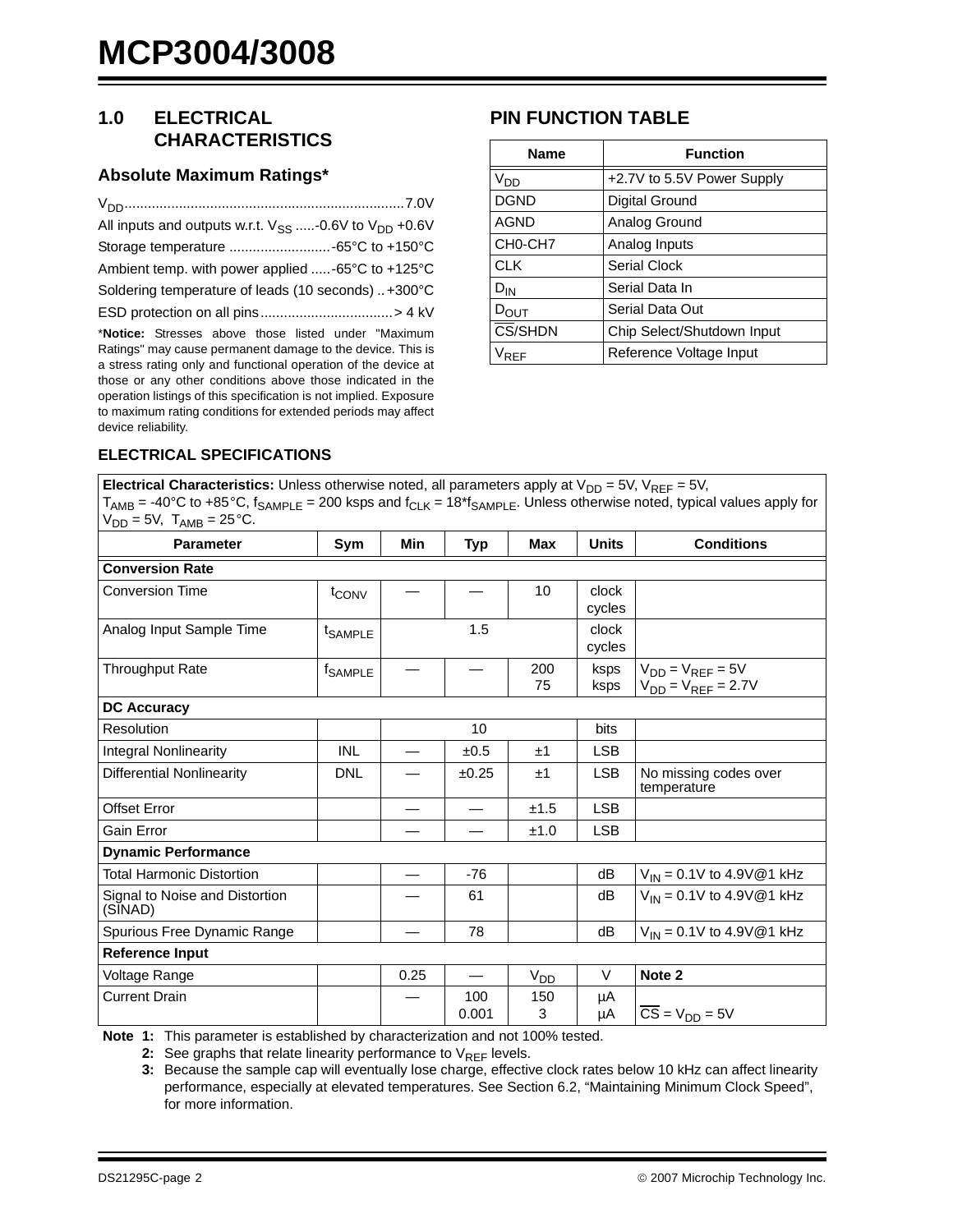### **ELECTRICAL SPECIFICATIONS (CONTINUED)**

| <b>Electrical Characteristics:</b> Unless otherwise noted, all parameters apply at $V_{DD} = 5V$ , $V_{REF} = 5V$ ,<br>$T_{\text{AMB}}$ = -40°C to +85°C, f <sub>SAMPLE</sub> = 200 ksps and f <sub>CLK</sub> = 18*f <sub>SAMPLE</sub> . Unless otherwise noted, typical values apply for<br>$V_{DD} = 5V$ , $T_{AMB} = 25$ °C. |                              |                          |                          |                          |                          |                                                                    |  |
|---------------------------------------------------------------------------------------------------------------------------------------------------------------------------------------------------------------------------------------------------------------------------------------------------------------------------------|------------------------------|--------------------------|--------------------------|--------------------------|--------------------------|--------------------------------------------------------------------|--|
| <b>Parameter</b>                                                                                                                                                                                                                                                                                                                | Sym                          | Min                      | <b>Typ</b>               | Max                      | <b>Units</b>             | <b>Conditions</b>                                                  |  |
| <b>Analog Inputs</b>                                                                                                                                                                                                                                                                                                            |                              |                          |                          |                          |                          |                                                                    |  |
| Input Voltage Range for CH0 or<br>CH1 in Single-Ended Mode                                                                                                                                                                                                                                                                      |                              | $V_{SS}$                 |                          | $V_{REF}$                | $\vee$                   |                                                                    |  |
| Input Voltage Range for IN+ in<br>pseudo-differential mode                                                                                                                                                                                                                                                                      |                              | IN-                      |                          | $V_{REF}$ +IN-           |                          |                                                                    |  |
| Input Voltage Range for IN- in<br>pseudo-differential mode                                                                                                                                                                                                                                                                      |                              | $V_{SS}$ -100            |                          | $VSS+100$                | mV                       |                                                                    |  |
| Leakage Current                                                                                                                                                                                                                                                                                                                 |                              | $\overline{\phantom{0}}$ | 0.001                    | ±1                       | μA                       |                                                                    |  |
| <b>Switch Resistance</b>                                                                                                                                                                                                                                                                                                        |                              |                          | 1000                     |                          | Ω                        | See Figure 4-1                                                     |  |
| Sample Capacitor                                                                                                                                                                                                                                                                                                                |                              |                          | 20                       |                          | pF                       | See Figure 4-1                                                     |  |
| <b>Digital Input/Output</b>                                                                                                                                                                                                                                                                                                     |                              |                          |                          |                          |                          |                                                                    |  |
| Data Coding Format                                                                                                                                                                                                                                                                                                              |                              |                          | <b>Straight Binary</b>   |                          |                          |                                                                    |  |
| High Level Input Voltage                                                                                                                                                                                                                                                                                                        | $\mathsf{V}_{\mathsf{IH}}$   | 0.7 V <sub>DD</sub>      |                          |                          | $\vee$                   |                                                                    |  |
| Low Level Input Voltage                                                                                                                                                                                                                                                                                                         | $\rm V_{\rm IL}$             |                          | $\overline{\phantom{0}}$ | 0.3 V <sub>DD</sub>      | V                        |                                                                    |  |
| High Level Output Voltage                                                                                                                                                                                                                                                                                                       | $V_{OH}$                     | 4.1                      |                          |                          | $\mathsf V$              | $I_{OH} = -1$ mA, $V_{DD} = 4.5V$                                  |  |
| Low Level Output Voltage                                                                                                                                                                                                                                                                                                        | $V_{OL}$                     |                          |                          | 0.4                      | $\vee$                   | $I_{OL} = 1$ mA, $V_{DD} = 4.5V$                                   |  |
| Input Leakage Current                                                                                                                                                                                                                                                                                                           | ŀц                           | $-10$                    |                          | 10                       | μA                       | $V_{IN}$ = $V_{SS}$ or $V_{DD}$                                    |  |
| Output Leakage Current                                                                                                                                                                                                                                                                                                          | $I_{LO}$                     | $-10$                    |                          | 10                       | μA                       | $V_{OUT} = V_{SS}$ or $V_{DD}$                                     |  |
| Pin Capacitance<br>(All Inputs/Outputs)                                                                                                                                                                                                                                                                                         | $C_{IN}$<br>$C_{\text{OUT}}$ | —                        |                          | 10                       | рF                       | $V_{DD} = 5.0V$ (Note 1)<br>$T_{AMB} = 25$ °C, f = 1 MHz           |  |
| <b>Timing Parameters</b>                                                                                                                                                                                                                                                                                                        |                              |                          |                          |                          |                          |                                                                    |  |
| <b>Clock Frequency</b>                                                                                                                                                                                                                                                                                                          | $f_{CLK}$                    |                          |                          | 3.6<br>1.35              | <b>MHz</b><br><b>MHz</b> | $V_{DD} = 5V$ (Note 3)<br>$V_{DD} = 2.7\dot{V}$ (Note 3)           |  |
| Clock High Time                                                                                                                                                                                                                                                                                                                 | $t_{\text{HI}}$              | 125                      |                          |                          | ns                       |                                                                    |  |
| Clock Low Time                                                                                                                                                                                                                                                                                                                  | $t_{LO}$                     | 125                      |                          |                          | ns                       |                                                                    |  |
| CS Fall To First Rising CLK Edge                                                                                                                                                                                                                                                                                                | t <sub>SUCS</sub>            | 100                      |                          |                          | ns                       |                                                                    |  |
| CS Fall To Falling CLK Edge                                                                                                                                                                                                                                                                                                     | t <sub>CSD</sub>             |                          |                          | 0                        | ns                       |                                                                    |  |
| Data Input Setup Time                                                                                                                                                                                                                                                                                                           | $t_{\text{SU}}$              |                          |                          | 50                       | ns                       |                                                                    |  |
| Data Input Hold Time                                                                                                                                                                                                                                                                                                            | $t_{HD}$                     | $\overline{\phantom{0}}$ | $\overline{\phantom{0}}$ | 50                       | ns                       |                                                                    |  |
| CLK Fall To Output Data Valid                                                                                                                                                                                                                                                                                                   | $t_{\text{DO}}$              |                          |                          | 125<br>200               | ns<br>ns                 | $V_{DD} = 5V$ , See Figure 1-2<br>$V_{DD} = 2.7V$ , See Figure 1-2 |  |
| CLK Fall To Output Enable                                                                                                                                                                                                                                                                                                       | $t_{EN}$                     |                          |                          | 125<br>200               | ns<br>ns                 | $V_{DD} = 5V$ , See Figure 1-2<br>$V_{DD} = 2.7V$ , See Figure 1-2 |  |
| CS Rise To Output Disable                                                                                                                                                                                                                                                                                                       | $t_{DIS}$                    |                          |                          | 100                      | ns                       | See Test Circuits, Figure 1-2                                      |  |
| CS Disable Time                                                                                                                                                                                                                                                                                                                 | $t_{\text{CSH}}$             | 270                      | $\overline{\phantom{0}}$ | $\overline{\phantom{m}}$ | ns                       |                                                                    |  |
| $D_{OUT}$ Rise Time                                                                                                                                                                                                                                                                                                             | $t_{\mathsf{R}}$             |                          |                          | 100                      | ns                       | See Test Circuits, Figure 1-2<br>(Note 1)                          |  |
| $D_{OUT}$ Fall Time                                                                                                                                                                                                                                                                                                             | tF                           |                          |                          | 100                      | ns                       | See Test Circuits, Figure 1-2<br>(Note 1)                          |  |

**Note 1:** This parameter is established by characterization and not 100% tested.

**2:** See graphs that relate linearity performance to  $V_{REF}$  levels.

**3:** Because the sample cap will eventually lose charge, effective clock rates below 10 kHz can affect linearity performance, especially at elevated temperatures. See Section 6.2, "Maintaining Minimum Clock Speed", for more information.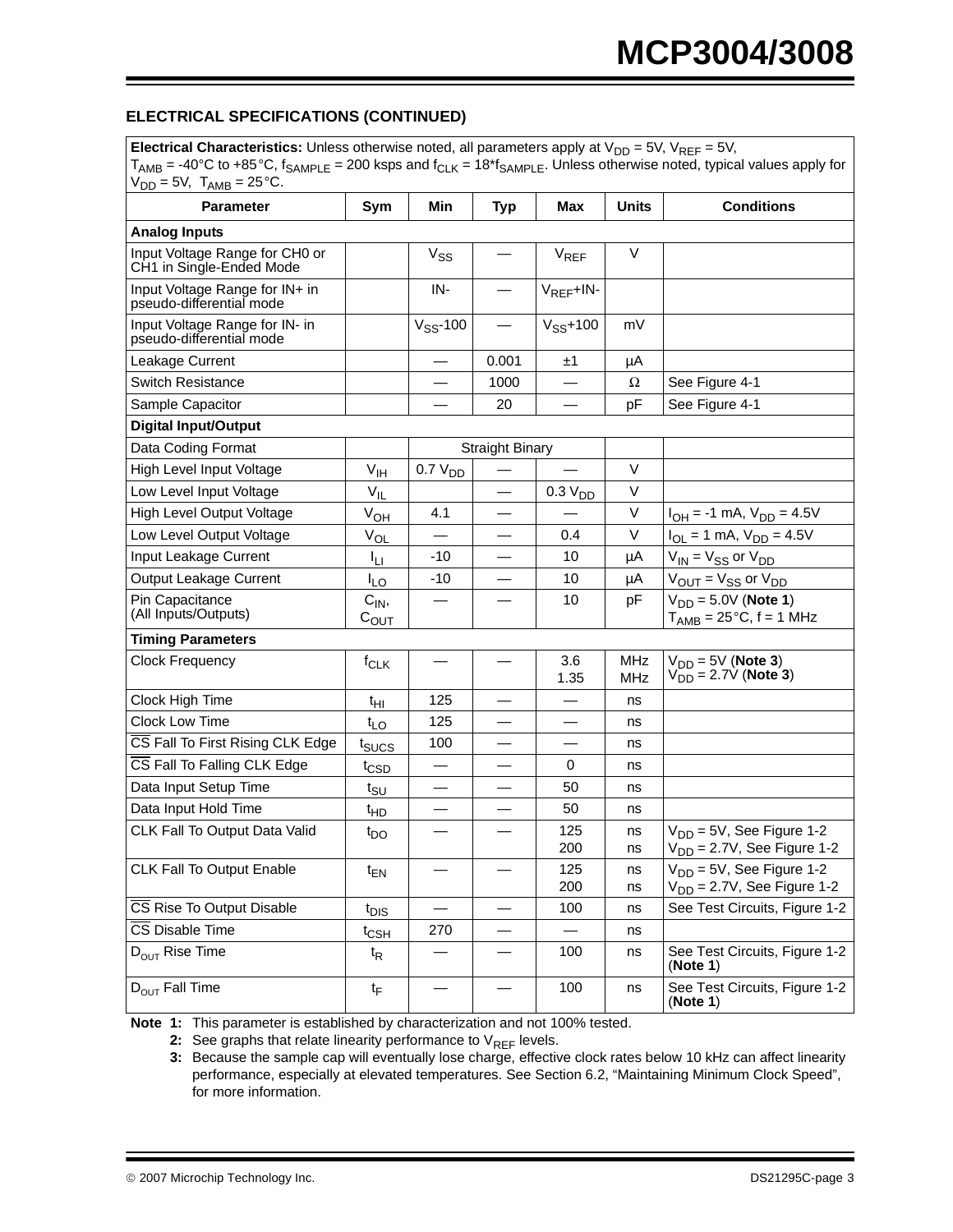### **ELECTRICAL SPECIFICATIONS (CONTINUED)**

**Electrical Characteristics:** Unless otherwise noted, all parameters apply at  $V_{DD} = 5V$ ,  $V_{REF} = 5V$ ,  $T_{\rm AMB}$  = -40°C to +85°C, f<sub>SAMPLE</sub> = 200 ksps and f<sub>CLK</sub> = 18\*f<sub>SAMPLE</sub>. Unless otherwise noted, typical values apply for  $V_{DD} = 5V$ ,  $T_{AMB} = 25$  °C.

| <b>Parameter</b>                   | Sym             | <b>Min</b> | <b>Typ</b> | Max    | <b>Units</b> | <b>Conditions</b>                                                                                           |  |  |  |
|------------------------------------|-----------------|------------|------------|--------|--------------|-------------------------------------------------------------------------------------------------------------|--|--|--|
| <b>Power Requirements</b>          |                 |            |            |        |              |                                                                                                             |  |  |  |
| <b>Operating Voltage</b>           | V <sub>DD</sub> | 2.7        |            | 5.5    | V            |                                                                                                             |  |  |  |
| <b>Operating Current</b>           | l <sub>DD</sub> |            | 425<br>225 | 550    | μA           | $V_{DD} = V_{REF} = 5V$ ,<br>$D_{\text{OUT}}$ unloaded<br>$V_{DD} = V_{RFF} = 2.7V$ ,<br>$D_{OUT}$ unloaded |  |  |  |
| <b>Standby Current</b>             | <b>PDDS</b>     |            | 0.005      | 2      | μA           | $\overline{\text{CS}}$ = $V_{DD}$ = 5.0V                                                                    |  |  |  |
| <b>Temperature Ranges</b>          |                 |            |            |        |              |                                                                                                             |  |  |  |
| Specified Temperature Range        | $T_A$           | $-40$      |            | $+85$  | °C           |                                                                                                             |  |  |  |
| <b>Operating Temperature Range</b> | $T_A$           | $-40$      |            | +85    | °C           |                                                                                                             |  |  |  |
| Storage Temperature Range          | $T_A$           | $-65$      |            | $+150$ | °C           |                                                                                                             |  |  |  |
| <b>Thermal Package Resistance</b>  |                 |            |            |        |              |                                                                                                             |  |  |  |
| Thermal Resistance, 14L-PDIP       | $\theta_{JA}$   |            | 70         |        | °C/W         |                                                                                                             |  |  |  |
| Thermal Resistance, 14L-SOIC       | $\theta_{JA}$   |            | 108        |        | °C/W         |                                                                                                             |  |  |  |
| Thermal Resistance, 14L-TSSOP      | $\theta_{JA}$   |            | 100        |        | °C/W         |                                                                                                             |  |  |  |
| Thermal Resistance, 16L-PDIP       | $\theta_{JA}$   |            | 70         |        | ℃⁄W          |                                                                                                             |  |  |  |
| Thermal Resistance, 16L-SOIC       | $\theta_{JA}$   |            | 90         |        | °C/W         |                                                                                                             |  |  |  |

**Note 1:** This parameter is established by characterization and not 100% tested.

**2:** See graphs that relate linearity performance to V<sub>REF</sub> levels.

**3:** Because the sample cap will eventually lose charge, effective clock rates below 10 kHz can affect linearity performance, especially at elevated temperatures. See Section 6.2, "Maintaining Minimum Clock Speed", for more information.



*FIGURE 1-1: Serial Interface Timing.*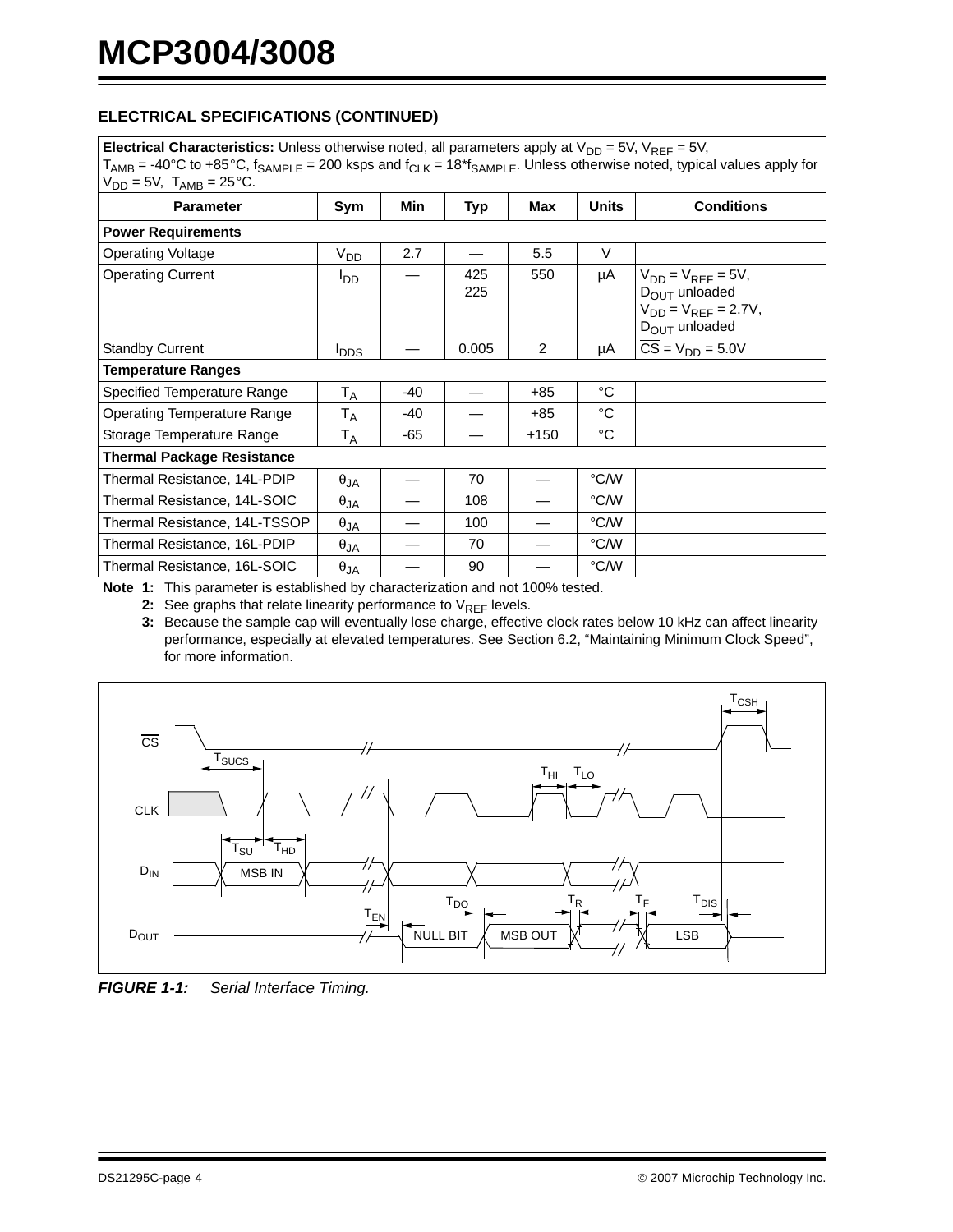

<span id="page-4-0"></span>**FIGURE 1-2:** Load Circuit for  $t_R$ ,  $t_F$ ,  $t_{DO}$ .



**FIGURE 1-3:** Load circuit for  $t_{DIS}$  and  $t_{EN}$ .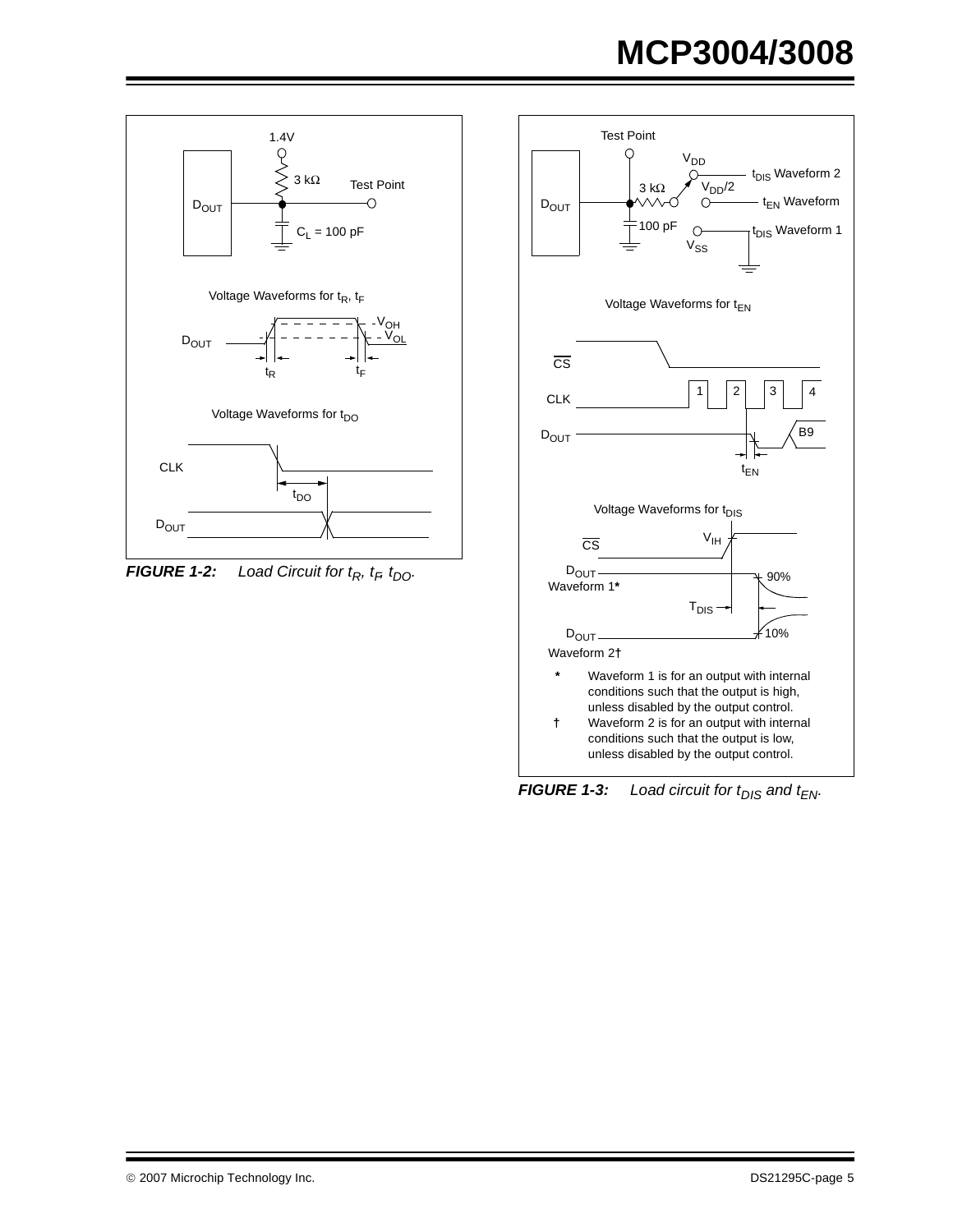### **2.0 TYPICAL PERFORMANCE CHARACTERISTICS**

**Note:** The graphs and tables provided following this note are a statistical summary based on a limited number of samples and are provided for informational purposes only. The performance characteristics listed herein are not tested or guaranteed. In some graphs or tables, the data presented may be outside the specified operating range (e.g., outside specified power supply range) and therefore outside the warranted range.



*FIGURE 2-1: Integral Nonlinearity (INL) vs. Sample Rate.*



*FIGURE 2-2: Integral Nonlinearity (INL) vs. VREF.*



*FIGURE 2-3: Integral Nonlinearity (INL) vs. Code (Representative Part).*



*FIGURE 2-4: Integral Nonlinearity (INL) vs. Sample Rate (* $V_{DD} = 2.7V$ *).* 



*FIGURE 2-5: Integral Nonlinearity (INL) vs.*   $V_{REF}$  ( $V_{DD}$  = 2.7V).



*FIGURE 2-6: Integral Nonlinearity (INL) vs. Code (Representative Part, V<sub>DD</sub> = 2.7V).*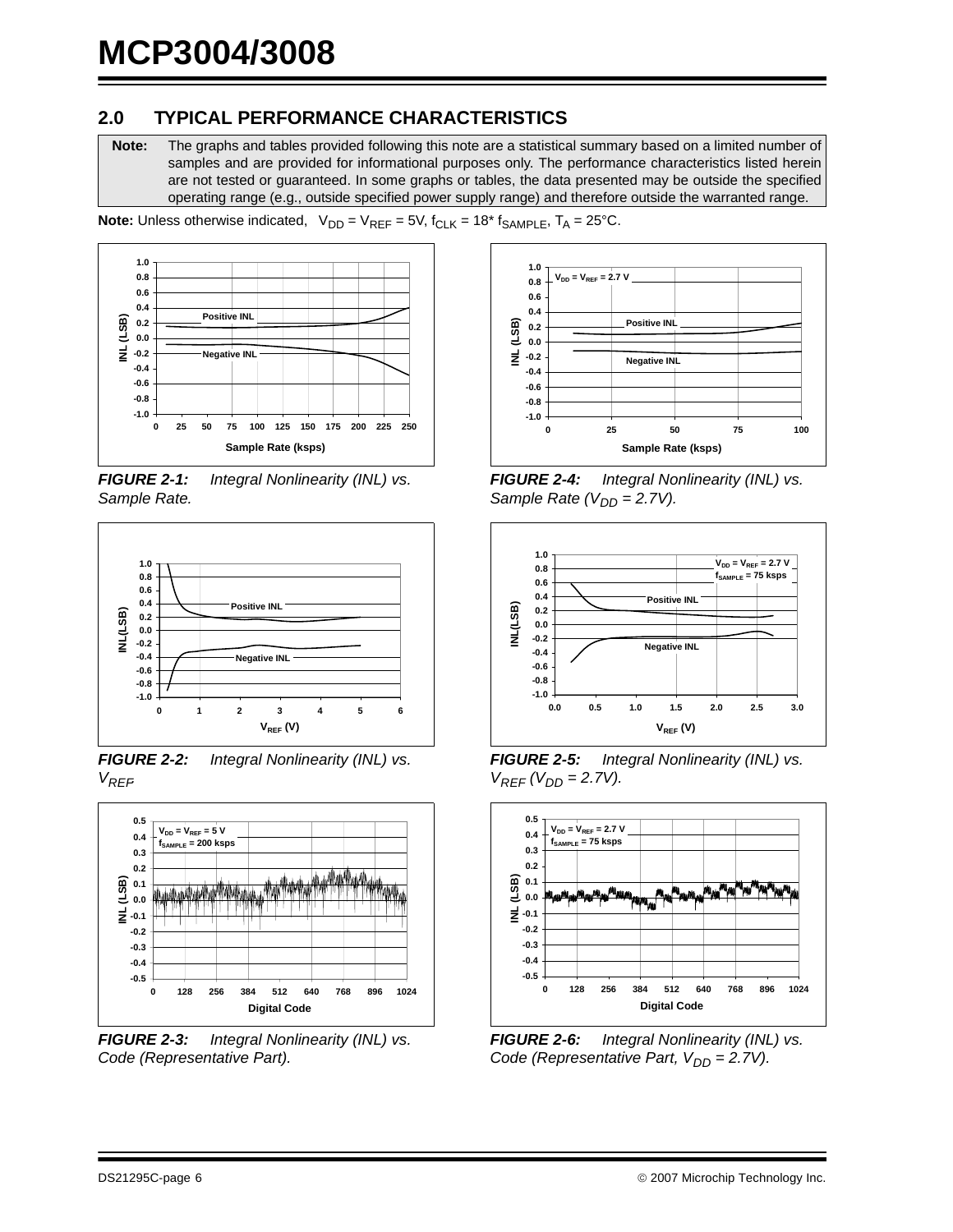

*FIGURE 2-7: Integral Nonlinearity (INL) vs. Temperature.*



*FIGURE 2-8: Differential Nonlinearity (DNL) vs. Sample Rate.*



*FIGURE 2-9: Differential Nonlinearity (DNL) vs.*  $V_{REF}$ 



*FIGURE 2-10: Integral Nonlinearity (INL) vs. Temperature (* $V_{DD} = 2.7V$ *).* 



*FIGURE 2-11: Differential Nonlinearity (DNL) vs. Sample Rate (* $V_{DD} = 2.7V$ *).* 



*FIGURE 2-12: Differential Nonlinearity (DNL) vs.*  $V_{REF}$  ( $V_{DD}$  = 2.7V).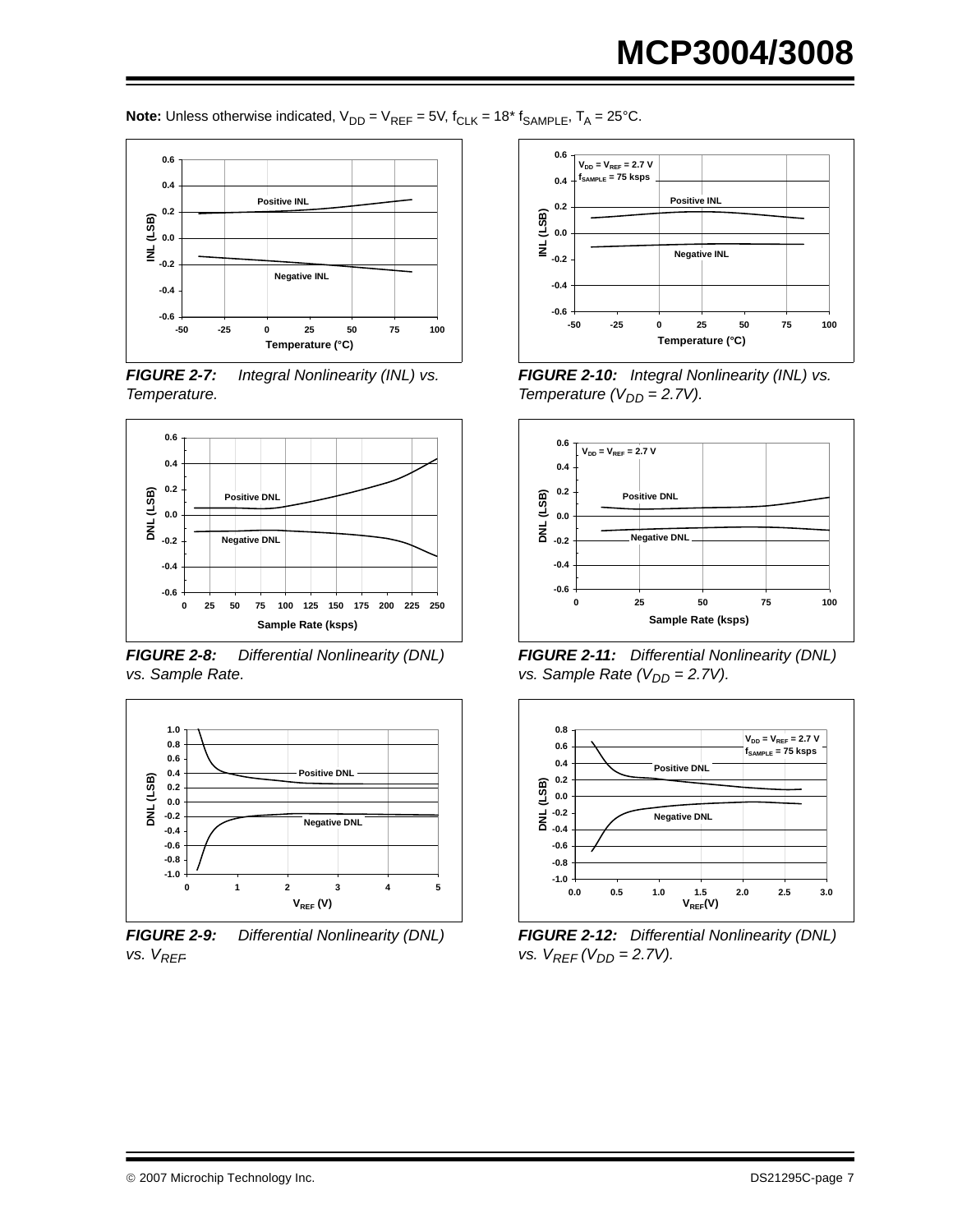

*FIGURE 2-13: Differential Nonlinearity (DNL) vs. Code (Representative Part).*



*FIGURE 2-14: Differential Nonlinearity (DNL) vs. Temperature.*



*FIGURE 2-15: Gain Error vs. V<sub>RFF</sub>* 



*FIGURE 2-16: Differential Nonlinearity (DNL) vs. Code (Representative Part, V<sub>DD</sub> = 2.7V).* 



*FIGURE 2-17: Differential Nonlinearity (DNL) vs. Temperature (* $V_{DD} = 2.7V$ *).* 



*FIGURE 2-18: Offset Error vs. V<sub>RFF</sub>*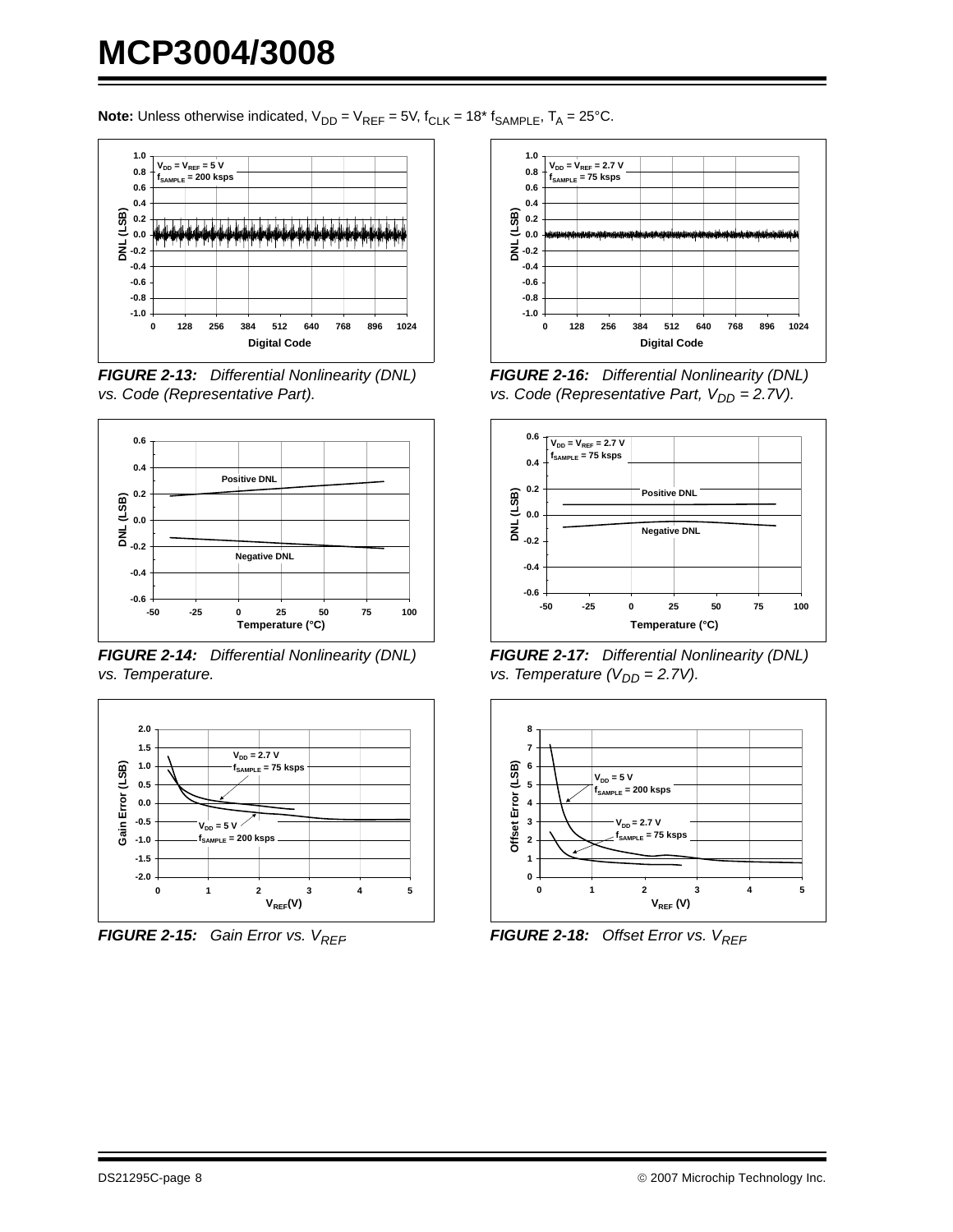

*FIGURE 2-19: Gain Error vs. Temperature.*



*FIGURE 2-20: Signal to Noise (SNR) vs. Input Frequency.*



*FIGURE 2-21: Total Harmonic Distortion (THD) vs. Input Frequency.*



*FIGURE 2-22: Offset Error vs. Temperature.*



*FIGURE 2-23: Signal to Noise and Distortion (SINAD) vs. Input Frequency.*



*FIGURE 2-24: Signal to Noise and Distortion (SINAD) vs. Input Signal Level.*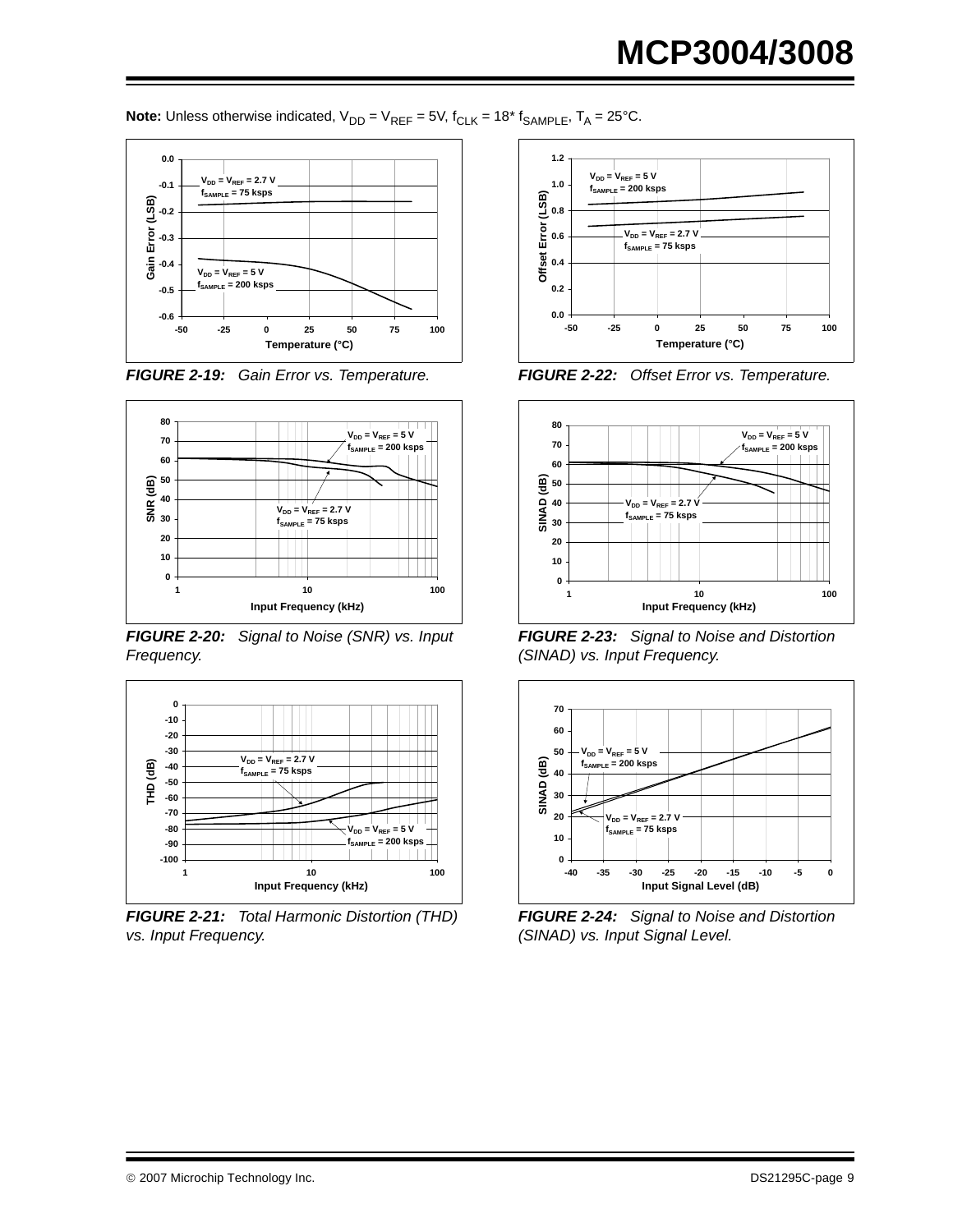

*FIGURE 2-25: Effective Number of Bits (ENOB) vs. VREF.*



*FIGURE 2-26: Spurious Free Dynamic Range (SFDR) vs. Input Frequency.*



*FIGURE 2-27: Frequency Spectrum of 10 kHz Input (Representative Part).*



*FIGURE 2-28: Effective Number of Bits (ENOB) vs. Input Frequency.*



*FIGURE 2-29: Power Supply Rejection (PSR) vs. Ripple Frequency.*



*FIGURE 2-30: Frequency Spectrum of 1 kHz Input (Representative Part,*  $V_{DD} = 2.7V$ *).*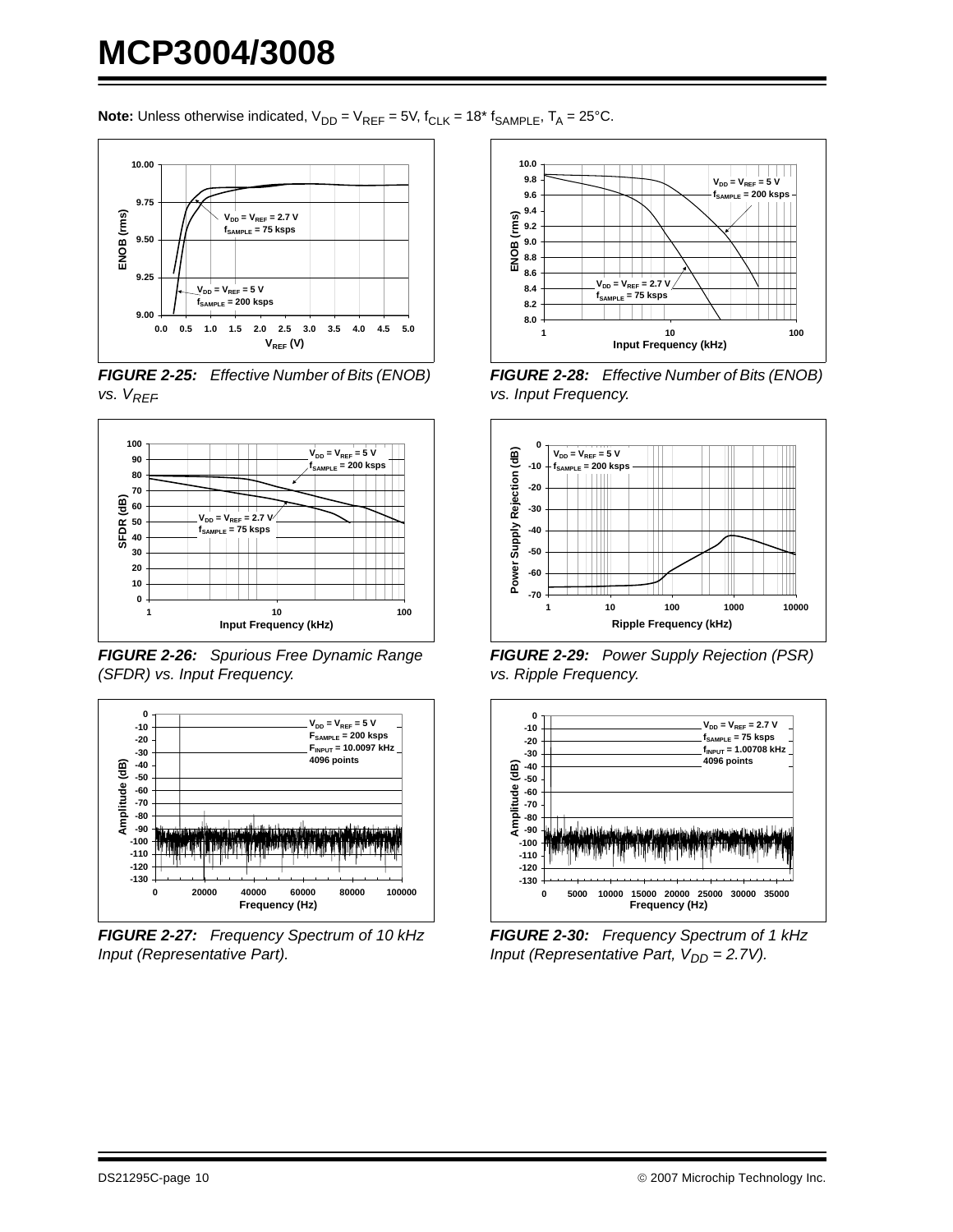





*FIGURE 2-32: I<sub>DD</sub> vs. Clock Frequency.* 



*FIGURE 2-33: I<sub>DD</sub>* vs. Temperature.



*FIGURE 2-34:*  $I_{REF}$  vs.  $V_{DD}$ .



*FIGURE 2-35: IREF vs. Clock Frequency.*



*FIGURE 2-36: IREF vs. Temperature.*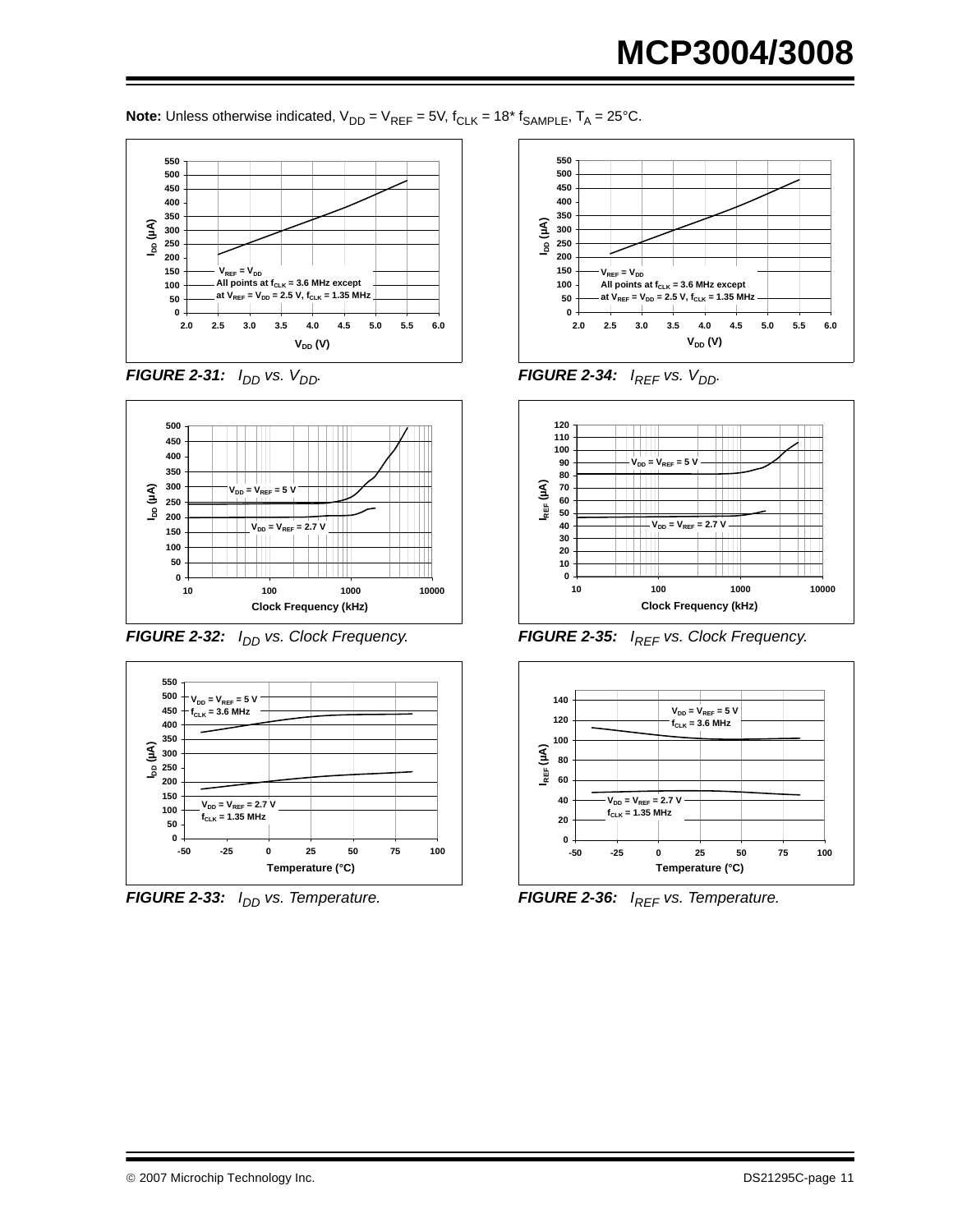





*FIGURE 2-38: I<sub>DDS</sub> vs. Temperature.* 



*FIGURE 2-39: Analog Input Leakage Current vs. Temperature.*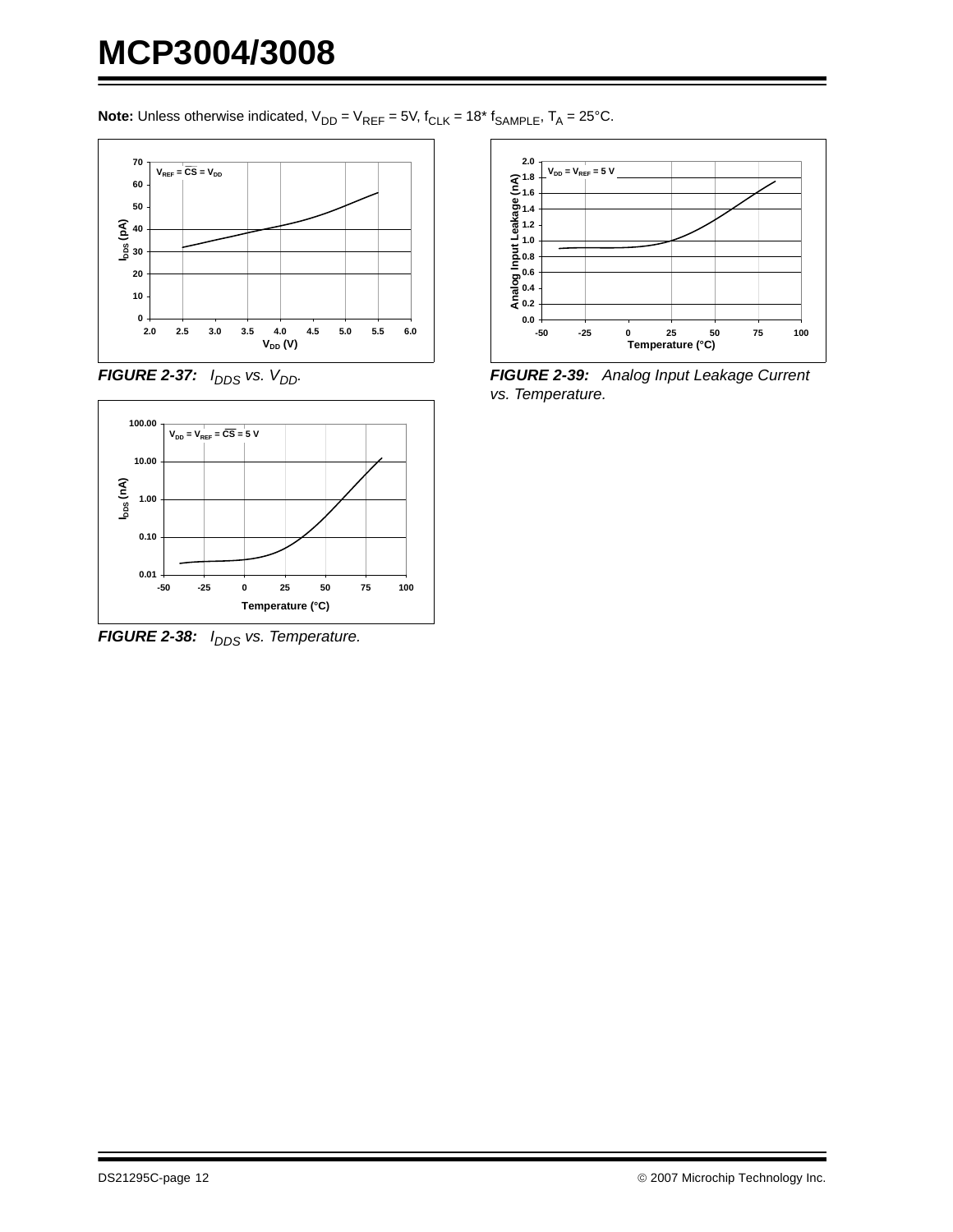### **3.0 PIN DESCRIPTIONS**

|  | <b>TABLE 3-1:</b> | <b>PIN FUNCTION TABLE</b> |
|--|-------------------|---------------------------|
|--|-------------------|---------------------------|

| <b>Name</b>      | <b>Function</b>            |  |  |  |  |
|------------------|----------------------------|--|--|--|--|
| $V_{DD}$         | +2.7V to 5.5V Power Supply |  |  |  |  |
| <b>DGND</b>      | Digital Ground             |  |  |  |  |
| <b>AGND</b>      | Analog Ground              |  |  |  |  |
| CH0-CH7          | Analog Inputs              |  |  |  |  |
| <b>CLK</b>       | <b>Serial Clock</b>        |  |  |  |  |
| $D_{IN}$         | Serial Data In             |  |  |  |  |
| $D_{\text{OUT}}$ | Serial Data Out            |  |  |  |  |
| CS/SHDN          | Chip Select/Shutdown Input |  |  |  |  |
| $V_{REF}$        | Reference Voltage Input    |  |  |  |  |

### **3.1 DGND**

Digital ground connection to internal digital circuitry.

### **3.2 AGND**

Analog ground connection to internal analog circuitry.

### **3.3 CH0 - CH7**

Analog inputs for channels 0 - 7, respectively, for the multiplexed inputs. Each pair of channels can be programmed to be used as two independent channels in single-ended mode or as a single pseudo-differential input where one channel is IN+ and one channel is IN. See [Section 4.1,](#page-12-0) "Analog Inputs", and [Section 5.0,](#page-14-0) "Serial Communication", for information on programming the channel configuration.

### **3.4 Serial Clock (CLK)**

The SPI clock pin is used to initiate a conversion and clock out each bit of the conversion as it takes place. See [Section 6.2,](#page-18-0) "Maintaining Minimum Clock Speed", for constraints on clock speed.

### **3.5 Serial Data Input (D<sub>IN</sub>)**

The SPI port serial data input pin is used to load channel configuration data into the device.

### **3.6 Serial Data Output (D<sub>OUT</sub>)**

The SPI serial data output pin is used to shift out the results of the A/D conversion. Data will always change on the falling edge of each clock as the conversion takes place.

### **3.7 Chip Select/Shutdown (CS/SHDN)**

The CS/SHDN pin is used to initiate communication with the device when pulled low. When pulled high, it will end a conversion and put the device in low power standby. The  $\overline{\text{CS}}$ /SHDN pin must be pulled high between conversions.

### **4.0 DEVICE OPERATION**

The MCP3004/3008 A/D converters employ a conventional SAR architecture. With this architecture, a sample is acquired on an internal sample/hold capacitor for 1.5 clock cycles starting on the first rising edge of the serial clock once  $\overline{CS}$  has been pulled low. Following this sample time, the device uses the collected charge on the internal sample and hold capacitor to produce a serial 10-bit digital output code. Conversion rates of 100 ksps are possible on the MCP3004/3008. See [Section 6.2](#page-18-0), "Maintaining Minimum Clock Speed", for information on minimum clock rates. Communication with the device is accomplished using a 4-wire SPIcompatible interface.

### <span id="page-12-0"></span>**4.1 Analog Inputs**

The MCP3004/3008 devices offer the choice of using the analog input channels configured as single-ended inputs or pseudo-differential pairs. The MCP3004 can be configured to provide two pseudo-differential input pairs or four single-ended inputs. The MCP3008 can be configured to provide four pseudo-differential input pairs or eight single-ended inputs. Configuration is done as part of the serial command before each conversion begins. When used in the pseudo-differential mode, each channel pair (i.e., CH0 and CH1, CH2 and CH3 etc.) are programmed as the IN+ and IN- inputs as part of the command string transmitted to the device. The IN+ input can range from IN- to  $(V_{REF} + IN-)$ . The IN- input is limited to  $\pm 100$  mV from the  $V_{SS}$  rail. The INinput can be used to cancel small signal commonmode noise, which is present on both the IN+ and INinputs.

When operating in the pseudo-differential mode, if the voltage level of IN+ is equal to or less than IN-, the resultant code will be 000h. If the voltage at IN+ is equal to or greater than  ${[V_{REF} + (IN-)]}$  - 1 LSB}, then the output code will be 3FFh. If the voltage level at INis more than 1 LSB below  $V_{SS}$ , the voltage level at the IN+ input will have to go below  $V_{SS}$  to see the 000h output code. Conversely, if IN- is more than 1 LSB above  $V_{SS}$ , the 3FFh code will not be seen unless the IN+ input level goes above  $V_{REF}$  level.

For the A/D converter to meet specification, the charge holding capacitor  $(C_{SAMPLE})$  must be given enough time to acquire a 10-bit accurate voltage level during the 1.5 clock cycle sampling period. The analog input model is shown in [Figure 4-1.](#page-13-0)

This diagram illustrates that the source impedance  $(R<sub>S</sub>)$ adds to the internal sampling switch  $(R_{SS})$  impedance, directly affecting the time that is required to charge the capacitor  $(C_{SAMPLE})$ . Consequently, larger source impedances increase the offset, gain and integral linearity errors of the conversion (see [Figure 4-2](#page-13-1)).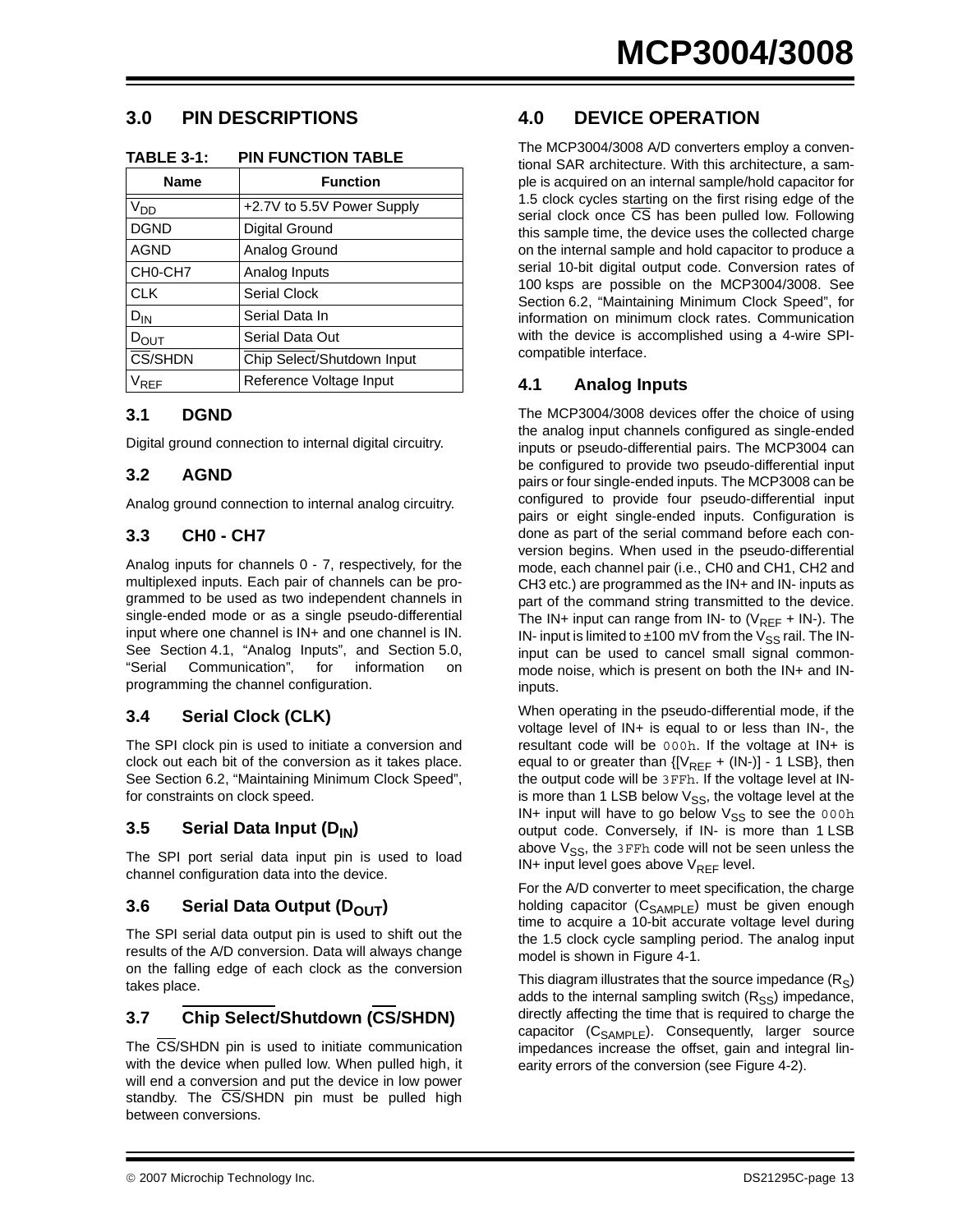### **4.2 Reference Input**

For each device in the family, the reference input  $(V_{RFF})$  determines the analog input voltage range. As the reference input is reduced, the LSB size is reduced accordingly.

### **EQUATION**

$$
LSB \, Size = \frac{V_{REF}}{1024}
$$

The theoretical digital output code produced by the A/D converter is a function of the analog input signal and the reference input, as shown below.

### **EQUATION**

$$
Digital Output Code = \frac{1024 \times V_{IN}}{V_{REF}}
$$
  

$$
V_{IN} = analog input voltage
$$

*VREF = reference voltage*

When using an external voltage reference device, the system designer should always refer to the manufacturer's recommendations for circuit layout. Any instability in the operation of the reference device will have a direct effect on the operation of the A/D converter.



<span id="page-13-0"></span>*FIGURE 4-1: Analog Input Model.*



<span id="page-13-1"></span>*FIGURE 4-2: Maximum Clock Frequency vs. Input resistance*  $(R<sub>S</sub>)$  to maintain less than a *0.1 LSB deviation in INL from nominal conditions.*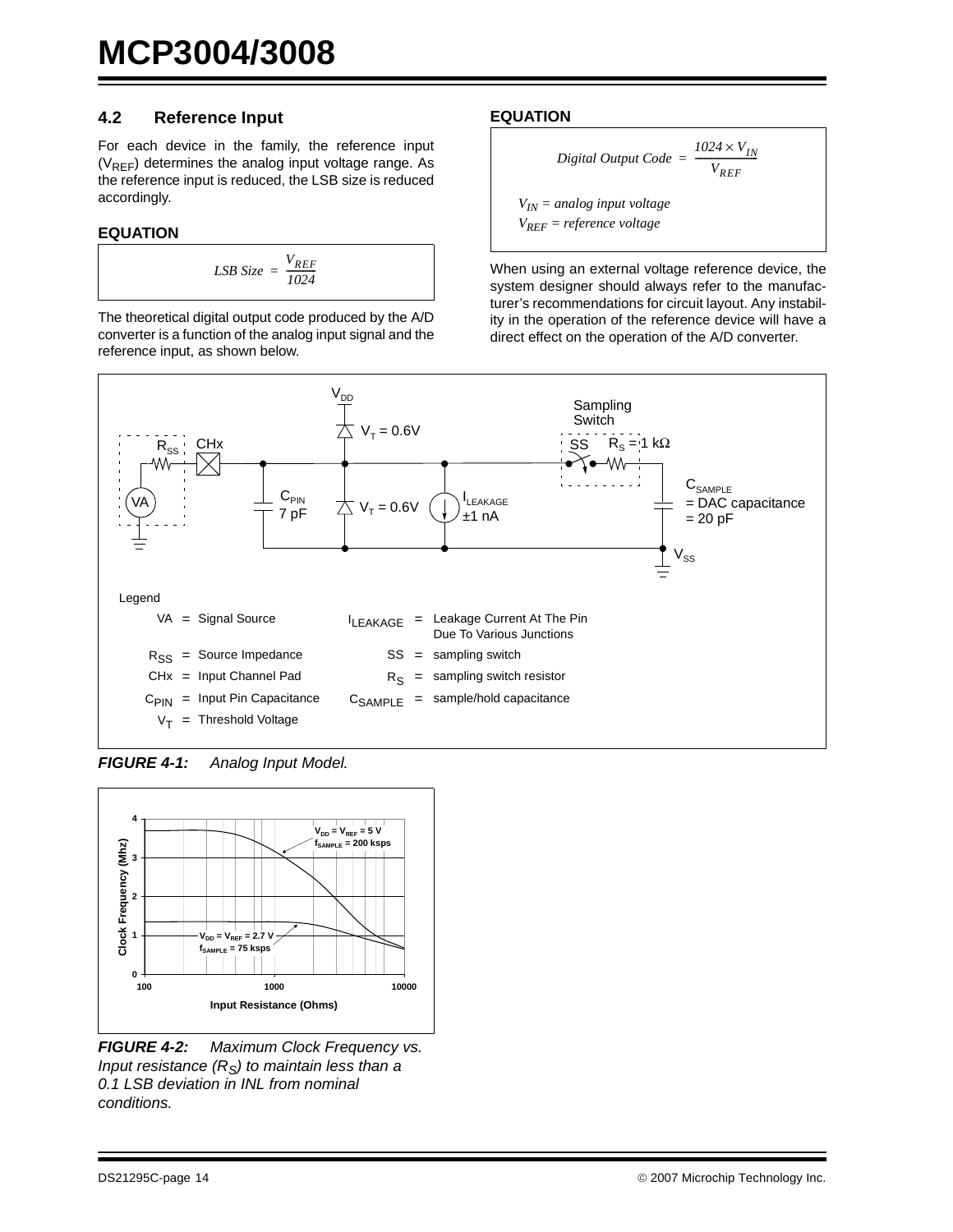### <span id="page-14-0"></span>**5.0 SERIAL COMMUNICATION**

Communication with the MCP3004/3008 devices is accomplished using a standard SPI-compatible serial interface. Initiating communication with either device is done by bringing the  $\overline{\text{CS}}$  line low (see [Figure 5-1\)](#page-15-0). If the device was powered up with the  $\overline{CS}$  pin low, it must be brought high and back low to initiate communication. The first clock received with  $\overline{CS}$  low and  $D_{IN}$  high will constitute a start bit. The SGL/DIFF bit follows the start bit and will determine if the conversion will be done using single-ended or differential input mode. The next three bits (D0, D1 and D2) are used to select the input channel configuration. [Table 5-1](#page-14-1) and [Table 5-2](#page-14-2) show the configuration bits for the MCP3004 and MCP3008, respectively. The device will begin to sample the analog input on the fourth rising edge of the clock after the start bit has been received. The sample period will end on the falling edge of the fifth clock following the start bit.

Once the D0 bit is input, one more clock is required to complete the sample and hold period  $(D_{IN})$  is a "don't care" for this clock). On the falling edge of the next clock, the device will output a low null bit. The next 10 clocks will output the result of the conversion with MSB first, as shown in [Figure 5-1](#page-15-0). Data is always output from the device on the falling edge of the clock. If all 10 data bits have been transmitted and the device continues to receive clocks while the  $\overline{\text{CS}}$  is held low, the device will output the conversion result LSB first, as is shown in [Figure 5-2.](#page-15-1) If more clocks are provided to the device while  $\overline{CS}$  is still low (after the LSB first data has been transmitted), the device will clock out zeros indefinitely.

If necessary, it is possible to bring  $\overline{CS}$  low and clock in leading zeros on the  $D_{IN}$  line before the start bit. This is often done when dealing with microcontroller-based SPI ports that must send 8 bits at a time. Refer to [Section 6.1,](#page-16-0) "Using the MCP3004/3008 with Microcontroller (MCU) SPI Ports", for more details on using the MCP3004/3008 devices with hardware SPI ports.

#### <span id="page-14-1"></span>**TABLE 5-1: CONFIGURE BITS FOR THE MCP3004**

|                        | <b>Control Bit</b><br><b>Selections</b> |                |                | Input         | <b>Channel</b>             |  |
|------------------------|-----------------------------------------|----------------|----------------|---------------|----------------------------|--|
| Single/<br><b>Diff</b> | $D2^*$                                  | D <sub>1</sub> | D <sub>0</sub> | Configuration | <b>Selection</b>           |  |
| 1                      | X                                       | 0              | 0              | single-ended  | CH <sub>0</sub>            |  |
| 1                      | X                                       | 0              | 1              | single-ended  | CH <sub>1</sub>            |  |
| 1                      | X                                       | 1              | 0              | single-ended  | CH <sub>2</sub>            |  |
| 1                      | X                                       | 1              | 1              | single-ended  | CH <sub>3</sub>            |  |
| 0                      | X                                       | 0              | 0              | differential  | $CH0 = IN+$<br>$CH1 = IN-$ |  |
| 0                      | X                                       | $\Omega$       | 1              | differential  | $CHO = IN-$<br>$CH1 = IN+$ |  |
| 0                      | X                                       | 1              | 0              | differential  | $CH2 = IN+$<br>$CH3 = IN-$ |  |
| 0                      | X                                       | 1              | 1              | differential  | $CH2 = IN-$<br>$CH3 = IN+$ |  |

\* D2 is "don't care" for MCP3004

### <span id="page-14-2"></span>**TABLE 5-2: CONFIGURE BITS FOR THE MCP3008**

|                 | <b>Control Bit</b><br><b>Selections</b> |                | Input          |               | Channel                    |
|-----------------|-----------------------------------------|----------------|----------------|---------------|----------------------------|
| Single<br>/Diff | D <sub>2</sub>                          | D <sub>1</sub> | D <sub>0</sub> | Configuration | <b>Selection</b>           |
| 1               | $\Omega$                                | $\Omega$       | $\mathbf{0}$   | single-ended  | CH <sub>0</sub>            |
| 1               | 0                                       | 0              | 1              | single-ended  | CH <sub>1</sub>            |
| 1               | 0                                       | 1              | $\overline{0}$ | single-ended  | CH <sub>2</sub>            |
| 1               | 0                                       | 1              | 1              | single-ended  | CH <sub>3</sub>            |
| 1               | 1                                       | 0              | 0              | single-ended  | CH <sub>4</sub>            |
| 1               | 1                                       | 0              | 1              | single-ended  | CH <sub>5</sub>            |
| 1               | 1                                       | 1              | 0              | single-ended  | CH <sub>6</sub>            |
| 1               | 1                                       | 1              | 1              | single-ended  | CH <sub>7</sub>            |
| 0               | 0                                       | $\Omega$       | $\mathbf{0}$   | differential  | $CH0 = IN+$<br>$CH1 = IN-$ |
| $\Omega$        | $\Omega$                                | $\Omega$       | 1              | differential  | $CHO = IN-$<br>$CH1 = IN+$ |
| $\Omega$        | $\Omega$                                | 1              | $\Omega$       | differential  | $CH2 = IN+$<br>$CH3 = IN-$ |
| $\Omega$        | $\overline{0}$                          | 1              | 1              | differential  | $CH2 = IN-$<br>$CH3 = IN+$ |
| $\Omega$        | 1                                       | $\Omega$       | $\Omega$       | differential  | $CH4 = IN+$<br>$CH5 = IN-$ |
| $\Omega$        | 1                                       | $\Omega$       | 1              | differential  | $CH4 = IN-$<br>$CH5 = IN+$ |
| 0               | 1                                       | 1              | $\Omega$       | differential  | $CH6 = IN+$<br>$CH7 = IN-$ |
| 0               | 1                                       | 1              | 1              | differential  | $CH6 = IN-$<br>$CH7 = IN+$ |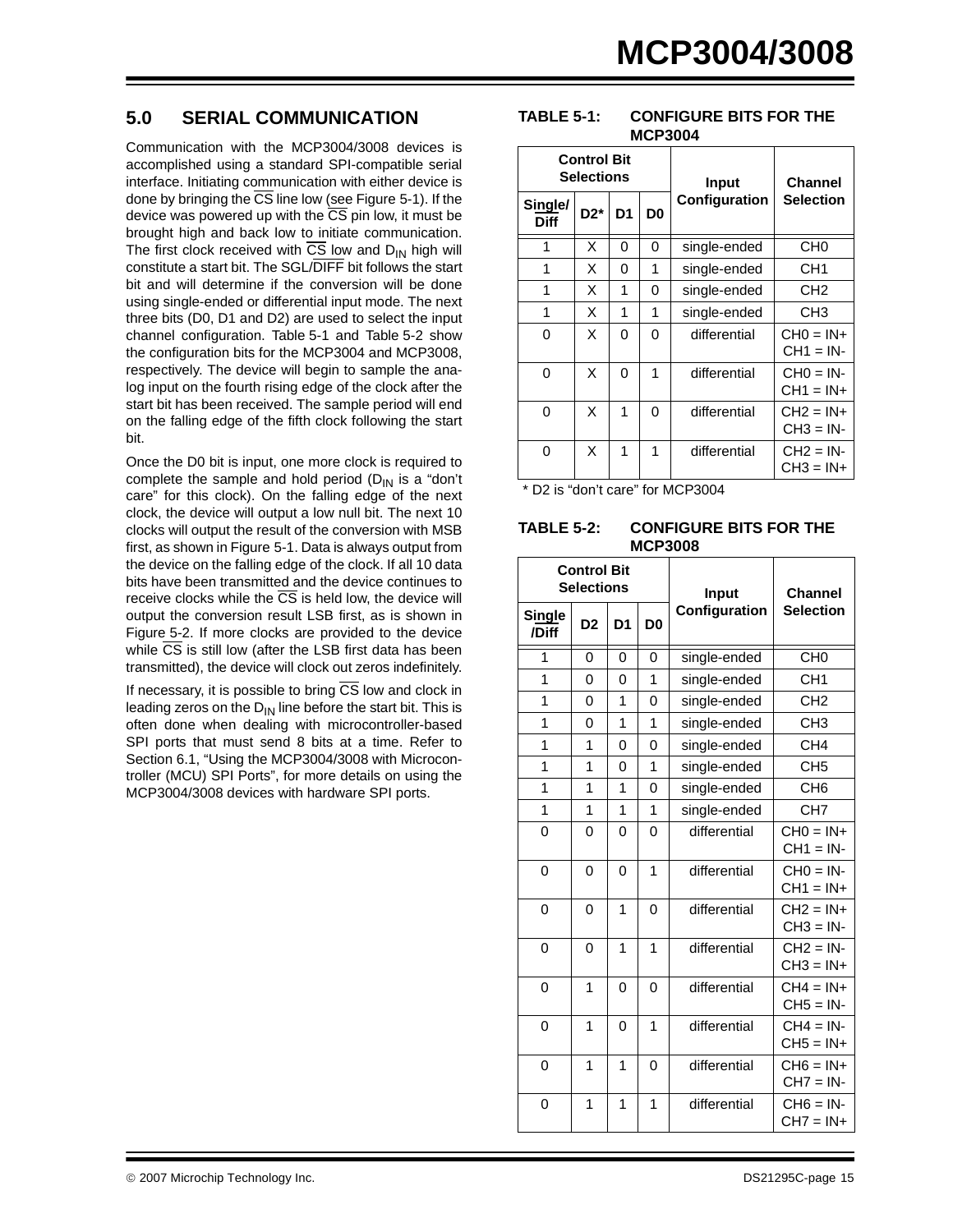

\*\* t<sub>DATA</sub>: during this time, the bias current and the comparator powers down while the reference input becomes a high impedance node.

<span id="page-15-0"></span>*FIGURE 5-1: Communication with the MCP3004 or MCP3008.*



<span id="page-15-1"></span>*FIGURE 5-2: Communication with MCP3004 or MCP3008 in LSB First Format.*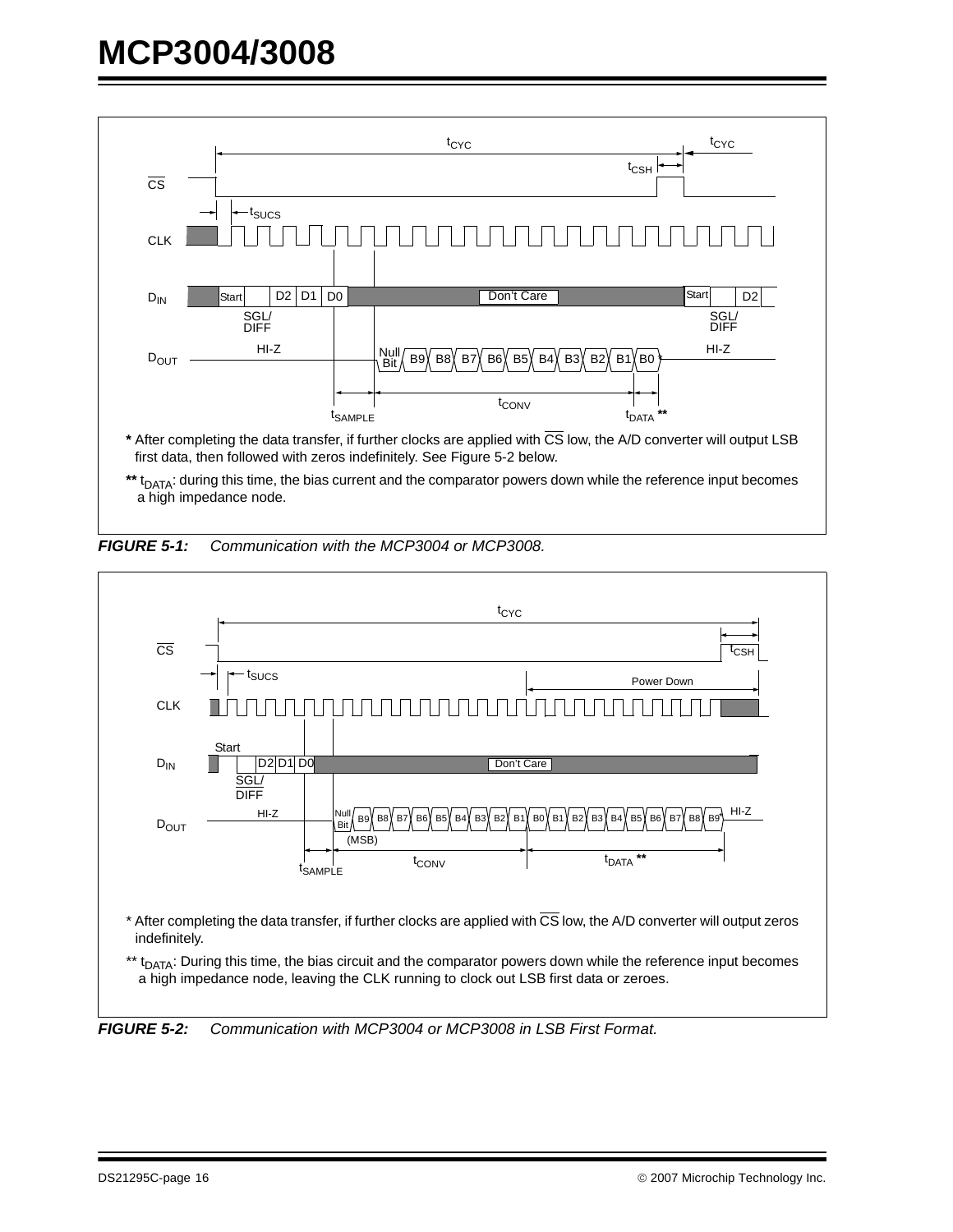### **6.0 APPLICATIONS INFORMATION**

### <span id="page-16-0"></span>**6.1 Using the MCP3004/3008 with Microcontroller (MCU) SPI Ports**

With most microcontroller SPI ports, it is required to send groups of eight bits. It is also required that the microcontroller SPI port be configured to clock out data on the falling edge of clock and latch data in on the rising edge. Because communication with the MCP3004/ 3008 devices may not need multiples of eight clocks, it will be necessary to provide more clocks than are required. This is usually done by sending 'leading zeros' before the start bit. As an example, [Figure 6-1](#page-17-0) and [Figure 6-2](#page-17-1) shows how the MCP3004/3008 can be interfaced to a MCU with a hardware SPI port. [Figure 6-1](#page-17-0) depicts the operation shown in SPI Mode 0,0, which requires that the SCLK from the MCU idles in the 'low' state, while [Figure 6-2](#page-17-1) shows the similar case of SPI Mode 1,1, where the clock idles in the 'high' state.

As is shown in [Figure 6-1,](#page-17-0) the first byte transmitted to the A/D converter contains seven leading zeros before the start bit. Arranging the leading zeros this way induces the 10 data bits to fall in positions easily manipulated by the MCU. The MSB is clocked out of the A/D converter on the falling edge of clock number 14. Once the second eight clocks have been sent to the device, the MCU receive buffer will contain five unknown bits (the output is at high impedance for the first two clocks), the null bit and the highest order 2 bits of the conversion. Once the third byte has been sent to the device, the receive register will contain the lowest order eight bits of the conversion results. Employing this method ensures simpler manipulation of the converted data.

[Figure 6-2](#page-17-1) shows the same thing in SPI Mode 1,1, which requires that the clock idles in the high state. As with mode 0,0, the A/D converter outputs data on the falling edge of the clock and the MCU latches data from the A/D converter in on the rising edge of the clock.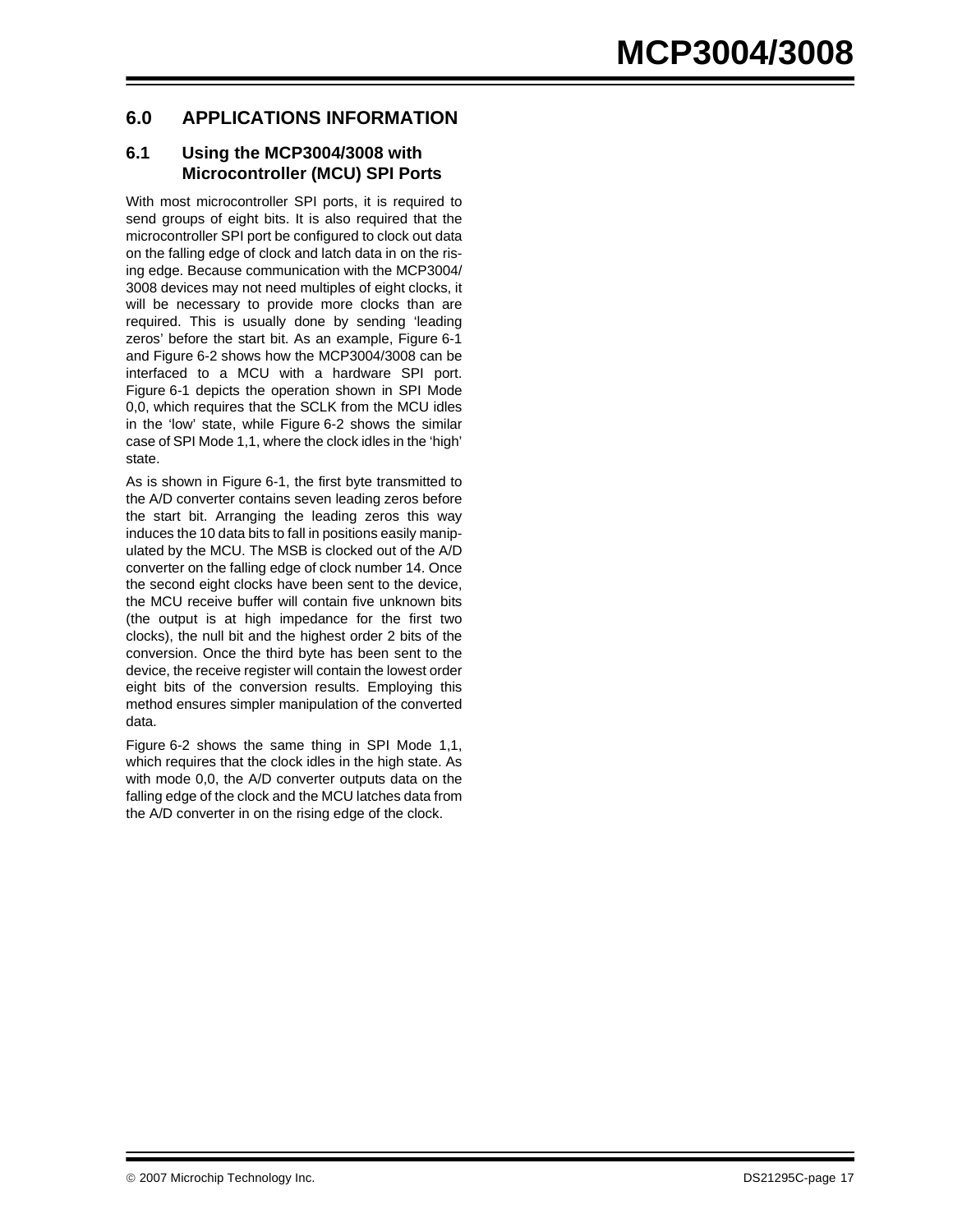

<span id="page-17-0"></span>*FIGURE 6-1: SPI Communication with the MCP3004/3008 using 8-bit segments (Mode 0,0: SCLK idles low).*



<span id="page-17-1"></span>*FIGURE 6-2: SPI Communication with the MCP3004/3008 using 8-bit segments (Mode 1,1: SCLK idles high).*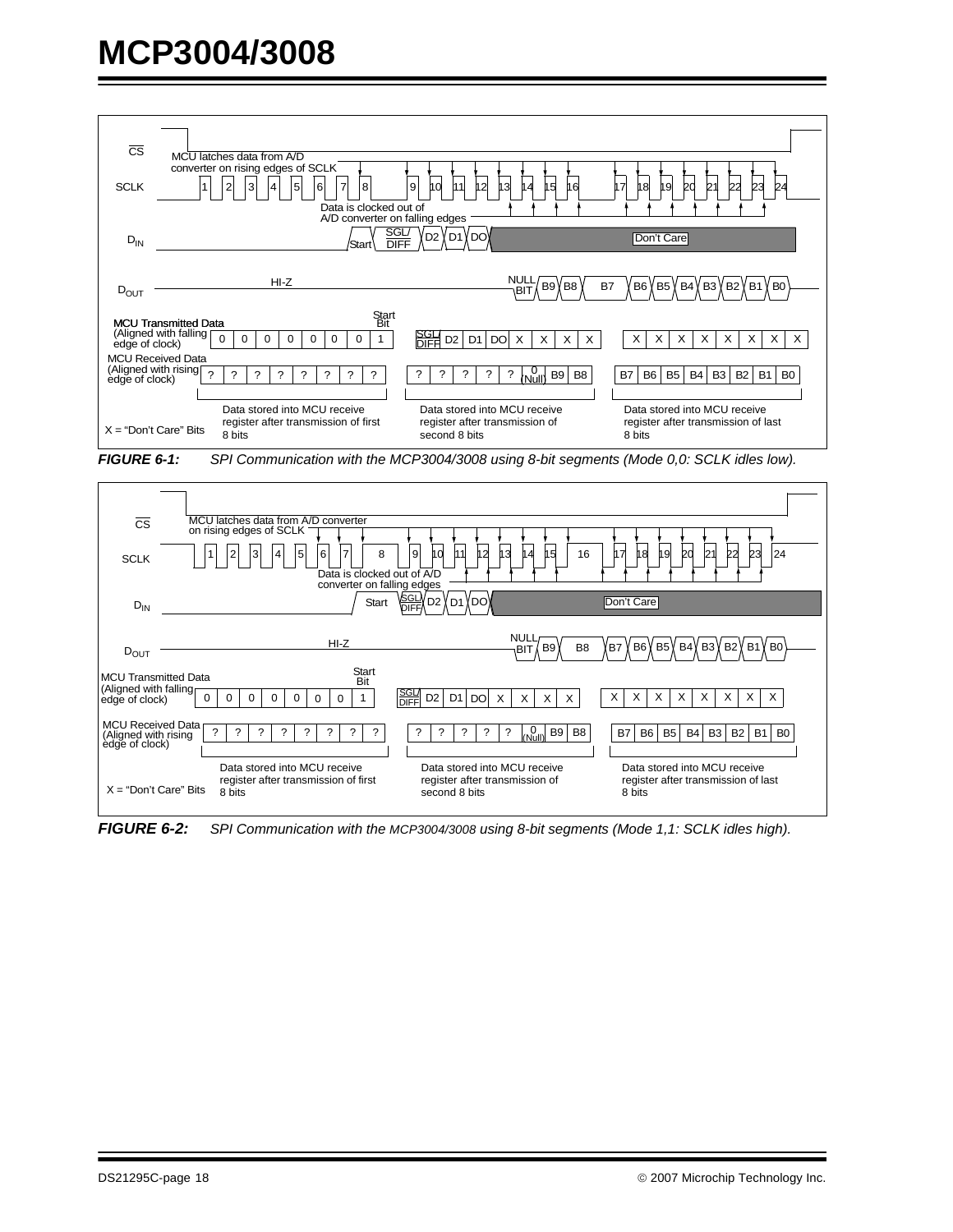### <span id="page-18-0"></span>**6.2 Maintaining Minimum Clock Speed**

When the MCP3004/3008 initiates the sample period, charge is stored on the sample capacitor. When the sample period is complete, the device converts one bit for each clock that is received. It is important for the user to note that a slow clock rate will allow charge to bleed off the sample capacitor while the conversion is taking place. At 85°C (worst case condition), the part will maintain proper charge on the sample capacitor for at least 1.2 ms after the sample period has ended. This means that the time between the end of the sample period and the time that all 10 data bits have been clocked out must not exceed 1.2 ms (effective clock frequency of 10 kHz). Failure to meet this criterion may introduce linearity errors into the conversion outside the rated specifications. It should be noted that during the entire conversion cycle, the A/D converter does not require a constant clock speed or duty cycle, as long as all timing specifications are met.

### **6.3 Buffering/Filtering the Analog Inputs**

If the signal source for the A/D converter is not a low impedance source, it will have to be buffered or inaccurate conversion results may occur (see [Figure 4-2\)](#page-13-1). It is also recommended that a filter be used to eliminate any signals that may be aliased back in to the conversion results, as is illustrated in [Figure 6-3,](#page-18-1) where an op amp is used to drive, filter and gain the analog input of the MCP3004/3008. This amplifier provides a low impedance source for the converter input, plus a low pass filter, which eliminates unwanted high frequency noise.

Low pass (anti-aliasing) filters can be designed using Microchip's free interactive FilterLab™ software. Filter-Lab will calculate capacitor and resistors values, as well as determine the number of poles that are required for the application. For more information on filtering signals, see AN699, *"Anti-Aliasing Analog Filters for Data Acquisition Systems*".



<span id="page-18-1"></span>*FIGURE 6-3: The MCP601 Operational Amplifier is used to implement a second order anti-aliasing filter for the signal being converted by the MCP3004.*

### **6.4 Layout Considerations**

When laying out a printed circuit board for use with analog components, care should be taken to reduce noise wherever possible. A bypass capacitor should always be used with this device and should be placed as close as possible to the device pin. A bypass capacitor value of 1 µF is recommended.

Digital and analog traces should be separated as much as possible on the board, with no traces running underneath the device or bypass capacitor. Extra precautions should be taken to keep traces with high frequency signals (such as clock lines) as far as possible from analog traces.

Use of an analog ground plane is recommended in order to keep the ground potential the same for all devices on the board. Providing  $V_{DD}$  connections to devices in a "star" configuration can also reduce noise by eliminating return current paths and associated errors (see [Figure 6-4\)](#page-18-2). For more information on layout tips when using A/D converters, refer to AN688, *"Layout Tips for 12-Bit A/D Converter Applications"*.



<span id="page-18-2"></span>**FIGURE 6-4:** *V<sub>DD</sub>* traces arranged in a 'Star' *configuration in order to reduce errors caused by current return paths.*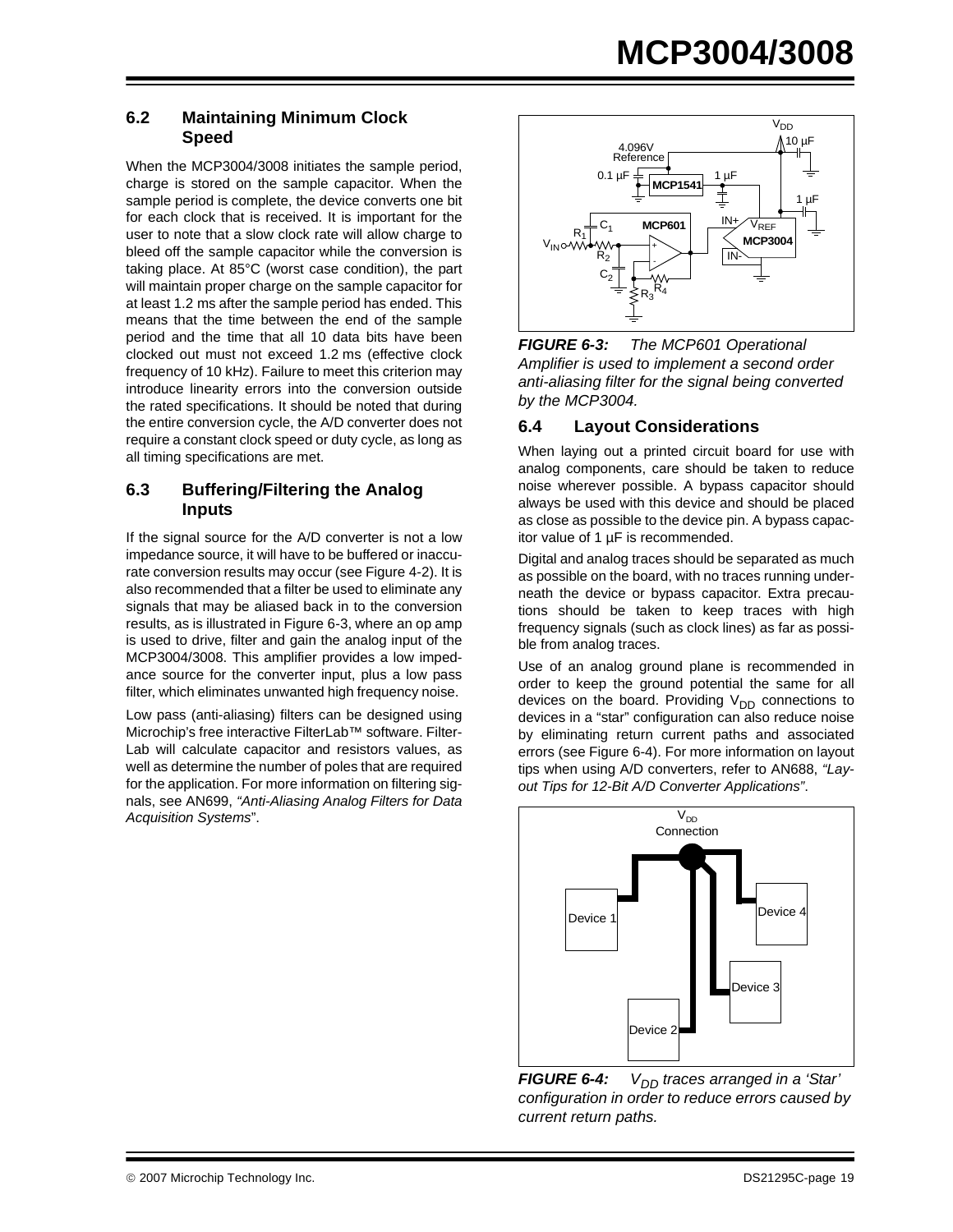### **6.5 Utilizing the Digital and Analog Ground Pins**

The MCP3004/3008 devices provide both digital and analog ground connections to provide additional means of noise reduction. As is shown in [Figure 6-5,](#page-19-0) the analog and digital circuitry is separated internal to the device. This reduces noise from the digital portion of the device being coupled into the analog portion of the device. The two grounds are connected internally through the substrate which has a resistance of  $5 - 10\Omega$ .

If no ground plane is utilized, both grounds must be connected to  $V_{SS}$  on the board. If a ground plane is available, both digital and analog ground pins should be connected to the analog ground plane. If both an analog and a digital ground plane are available, both the digital and the analog ground pins should be connected to the analog ground plane. Following these steps will reduce the amount of digital noise from the rest of the board being coupled into the A/D converter.



<span id="page-19-0"></span>*FIGURE 6-5: Separation of Analog and Digital Ground Pins.*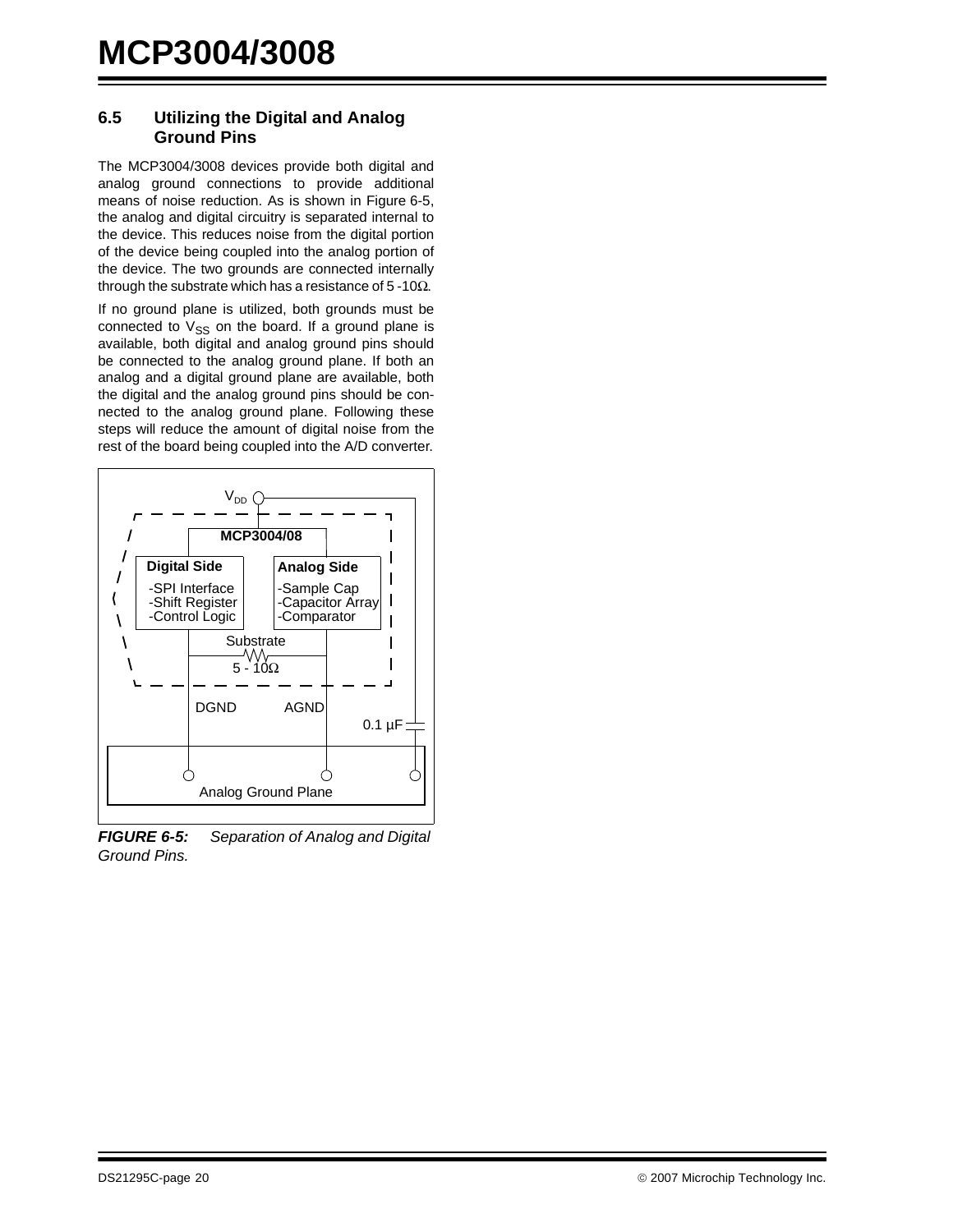### **7.0 PACKAGING INFORMATION**

### **7.1 Package Marking Information**



|       | Legend: XXX<br>YY<br><b>WW</b><br><b>NNN</b><br>(e3)<br>$\star$ | Customer-specific information<br>Year code (last digit of calendar year)<br>Year code (last 2 digits of calendar year)<br>Week code (week of January 1 is week '01')<br>Alphanumeric traceability code<br>Pb-free JEDEC designator for Matte Tin (Sn)<br>This package is Pb-free. The Pb-free JEDEC designator ( $\circledcirc$ )<br>can be found on the outer packaging for this package. |
|-------|-----------------------------------------------------------------|--------------------------------------------------------------------------------------------------------------------------------------------------------------------------------------------------------------------------------------------------------------------------------------------------------------------------------------------------------------------------------------------|
| Note: |                                                                 | In the event the full Microchip part number cannot be marked on one line, it will<br>be carried over to the next line, thus limiting the number of available characters<br>for customer-specific information.                                                                                                                                                                              |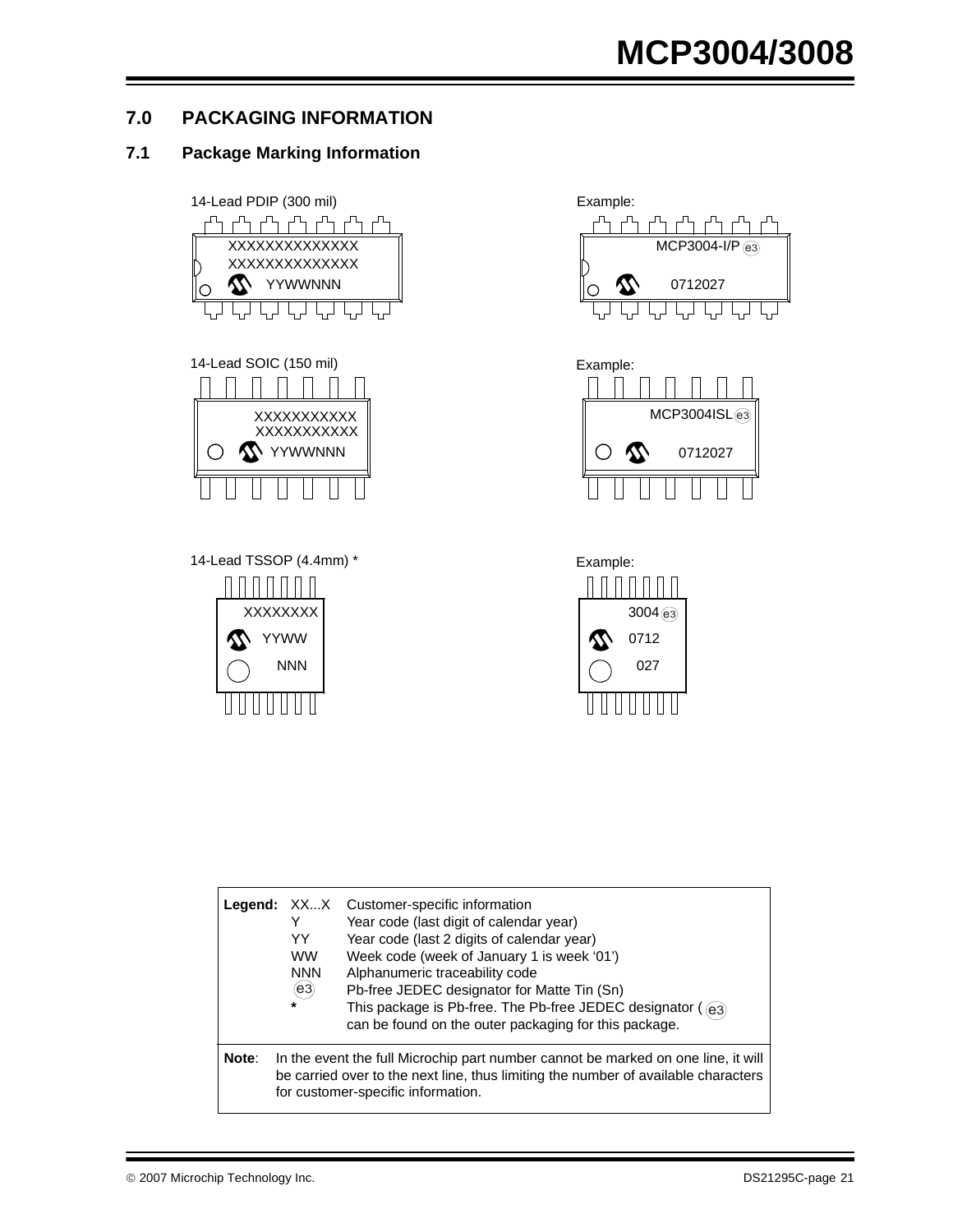### **Package Marking Information (Continued)**









 $r^{n}$ ר'ו ר'ו ᄭ MCP3008-I/P e3 0712030 <del>᠊ᠾ᠘</del>ᡁᠾ  $\Box$ 

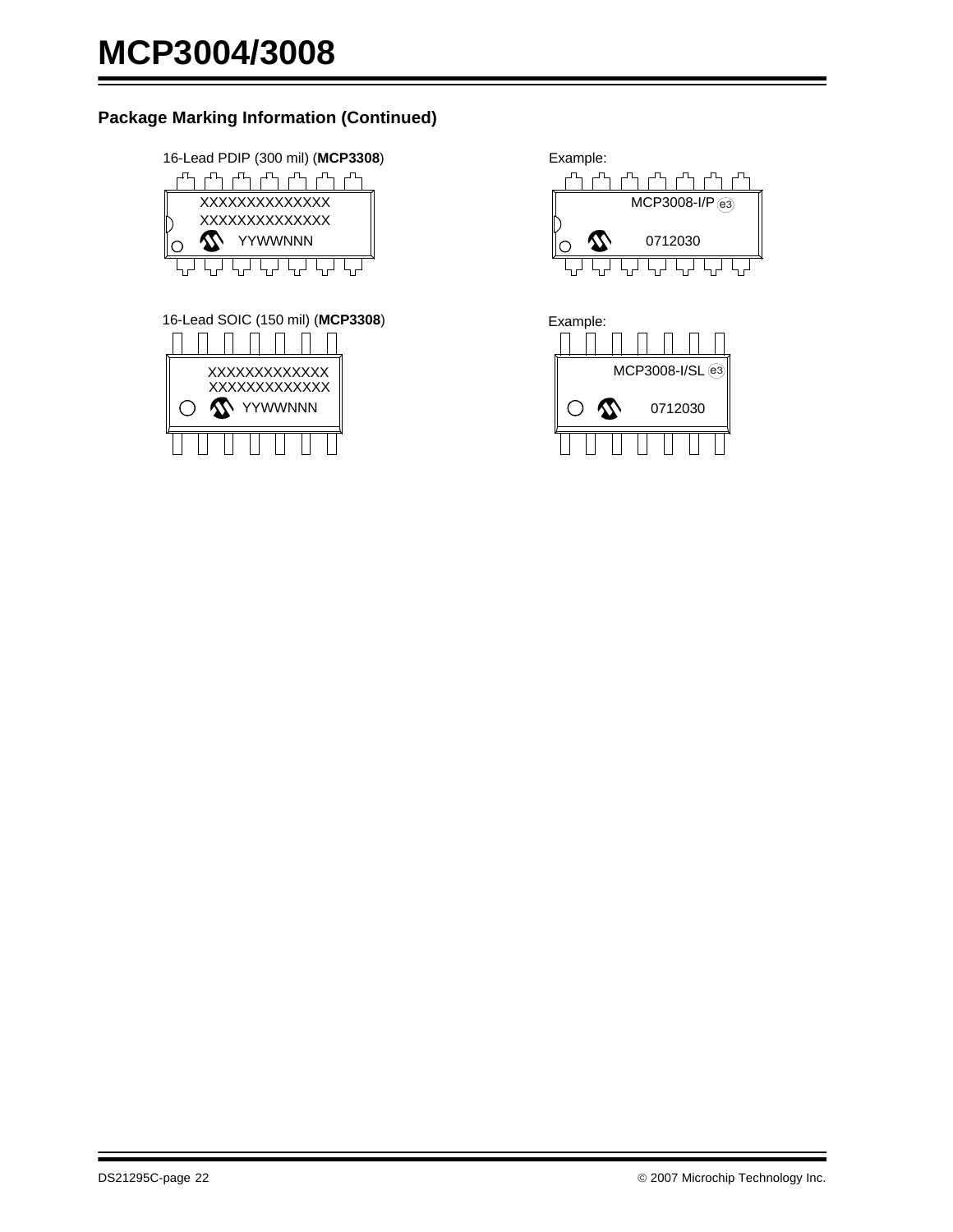### **14-Lead Plastic Dual In-Line (P) – 300 mil Body [PDIP]**

**Note:** For the most current package drawings, please see the Microchip Packaging Specification located at http://www.microchip.com/packaging



|                              | <b>Units</b>   |            | <b>INCHES</b> |            |  |
|------------------------------|----------------|------------|---------------|------------|--|
| <b>Dimension Limits</b>      |                | <b>MIN</b> | <b>NOM</b>    | <b>MAX</b> |  |
| Number of Pins               | N              | 14         |               |            |  |
| Pitch                        | e              | .100 BSC   |               |            |  |
| Top to Seating Plane         | A              |            |               | .210       |  |
| Molded Package Thickness     | A2             | .115       | .130          | .195       |  |
| <b>Base to Seating Plane</b> | A1             | .015       |               |            |  |
| Shoulder to Shoulder Width   | F              | .290       | .310          | .325       |  |
| Molded Package Width         | E <sub>1</sub> | .240       | .250          | .280       |  |
| Overall Length               | D              | .735       | .750          | .775       |  |
| Tip to Seating Plane         | L              | .115       | .130          | .150       |  |
| <b>Lead Thickness</b>        | C              | .008       | .010          | .015       |  |
| <b>Upper Lead Width</b>      | b1             | .045       | .060          | .070       |  |
| Lower Lead Width             | h              | .014       | .018          | .022       |  |
| Overall Row Spacing §        | eВ             |            |               | .430       |  |

#### **Notes:**

1. Pin 1 visual index feature may vary, but must be located with the hatched area.

- 2. § Significant Characteristic.
- 3. Dimensions D and E1 do not include mold flash or protrusions. Mold flash or protrusions shall not exceed .010" per side.
- 4. Dimensioning and tolerancing per ASME Y14.5M.

BSC: Basic Dimension. Theoretically exact value shown without tolerances.

Microchip Technology Drawing C04-005B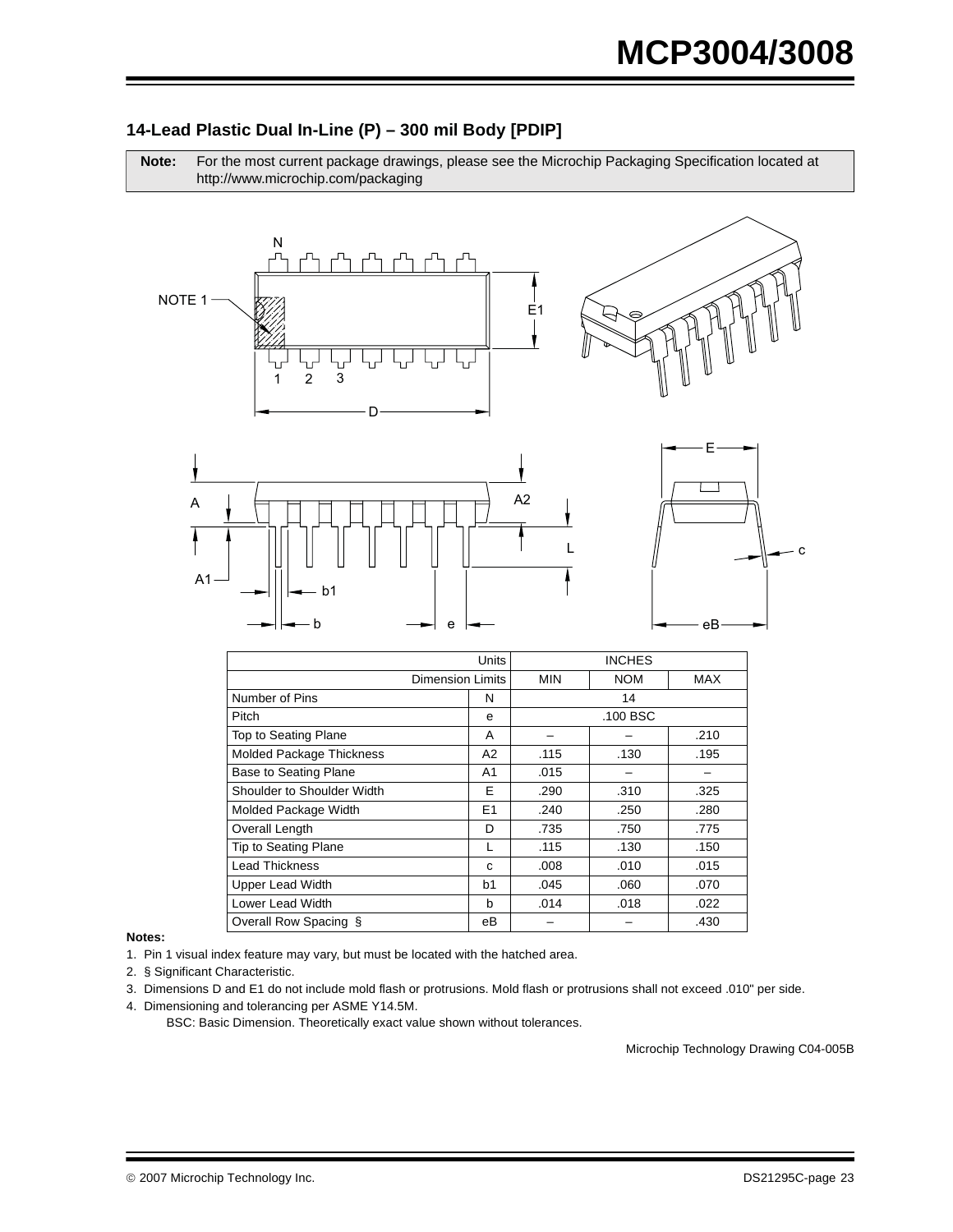### **14-Lead Plastic Small Outline (SL) – Narrow, 3.90 mm Body [SOIC]**

**Note:** For the most current package drawings, please see the Microchip Packaging Specification located at http://www.microchip.com/packaging





c



#### **Notes:**

1. Pin 1 visual index feature may vary, but must be located within the hatched area.

2. § Significant Characteristic.

3. Dimensions D and E1 do not include mold flash or protrusions. Mold flash or protrusions shall not exceed 0.15 mm per side.

Mold Draft Angle Top  $\alpha$  | 5° | – | 15° Mold Draft Angle Bottom β 5° – 15°

- 4. Dimensioning and tolerancing per ASME Y14.5M.
	- BSC: Basic Dimension. Theoretically exact value shown without tolerances.

REF: Reference Dimension, usually without tolerance, for information purposes only.

Microchip Technology Drawing C04-065B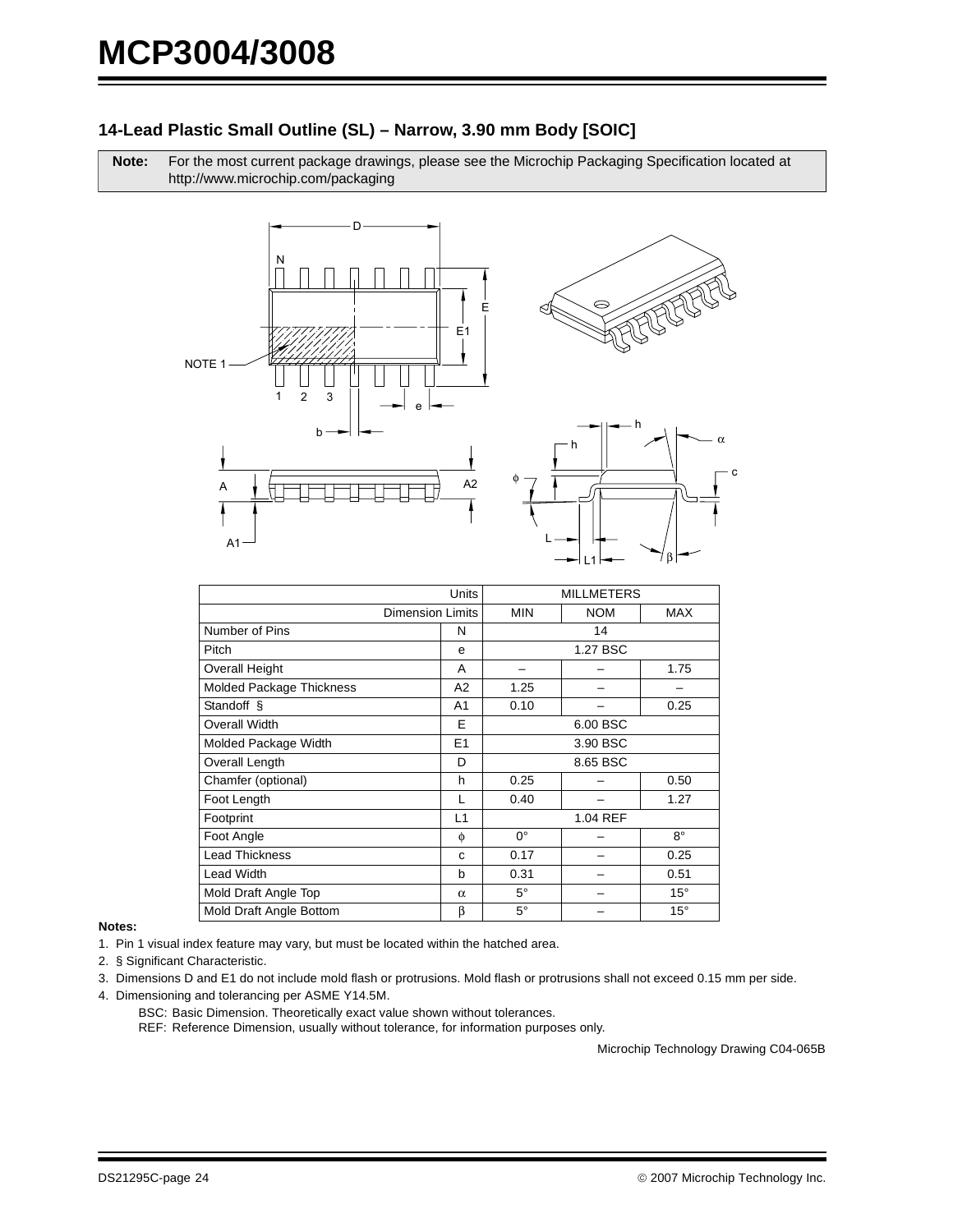### **14-Lead Plastic Thin Shrink Small Outline (ST) – 4.4 mm Body [TSSOP]**

**Note:** For the most current package drawings, please see the Microchip Packaging Specification located at http://www.microchip.com/packaging



|                                 | <b>MILLIMETERS</b> |                   |            |      |  |
|---------------------------------|--------------------|-------------------|------------|------|--|
| <b>Dimension Limits</b>         | <b>MIN</b>         | <b>NOM</b>        | <b>MAX</b> |      |  |
| Number of Pins                  |                    | 14                |            |      |  |
| Pitch                           | e                  | 0.65 BSC          |            |      |  |
| <b>Overall Height</b>           | A                  |                   |            | 1.20 |  |
| <b>Molded Package Thickness</b> | A2                 | 0.80              | 1.00       | 1.05 |  |
| Standoff                        | A <sub>1</sub>     | 0.05              |            | 0.15 |  |
| Overall Width                   | E                  | 6.40 BSC          |            |      |  |
| Molded Package Width            | E1                 | 4.30              | 4.40       | 4.50 |  |
| Molded Package Length           | D                  | 4.90              | 5.00       | 5.10 |  |
| Foot Length                     |                    | 0.45              | 0.60       | 0.75 |  |
| Footprint                       | L1                 | 1.00 REF          |            |      |  |
| Foot Angle                      | Φ                  | $0^{\circ}$<br>8° |            |      |  |
| <b>Lead Thickness</b>           | C                  | 0.09              |            | 0.20 |  |
| <b>Lead Width</b>               | b                  | 0.19              |            | 0.30 |  |

**Notes:**

1. Pin 1 visual index feature may vary, but must be located within the hatched area.

2. Dimensions D and E1 do not include mold flash or protrusions. Mold flash or protrusions shall not exceed 0.15 mm per side.

- 3. Dimensioning and tolerancing per ASME Y14.5M.
	- BSC: Basic Dimension. Theoretically exact value shown without tolerances.

REF: Reference Dimension, usually without tolerance, for information purposes only.

Microchip Technology Drawing C04-087B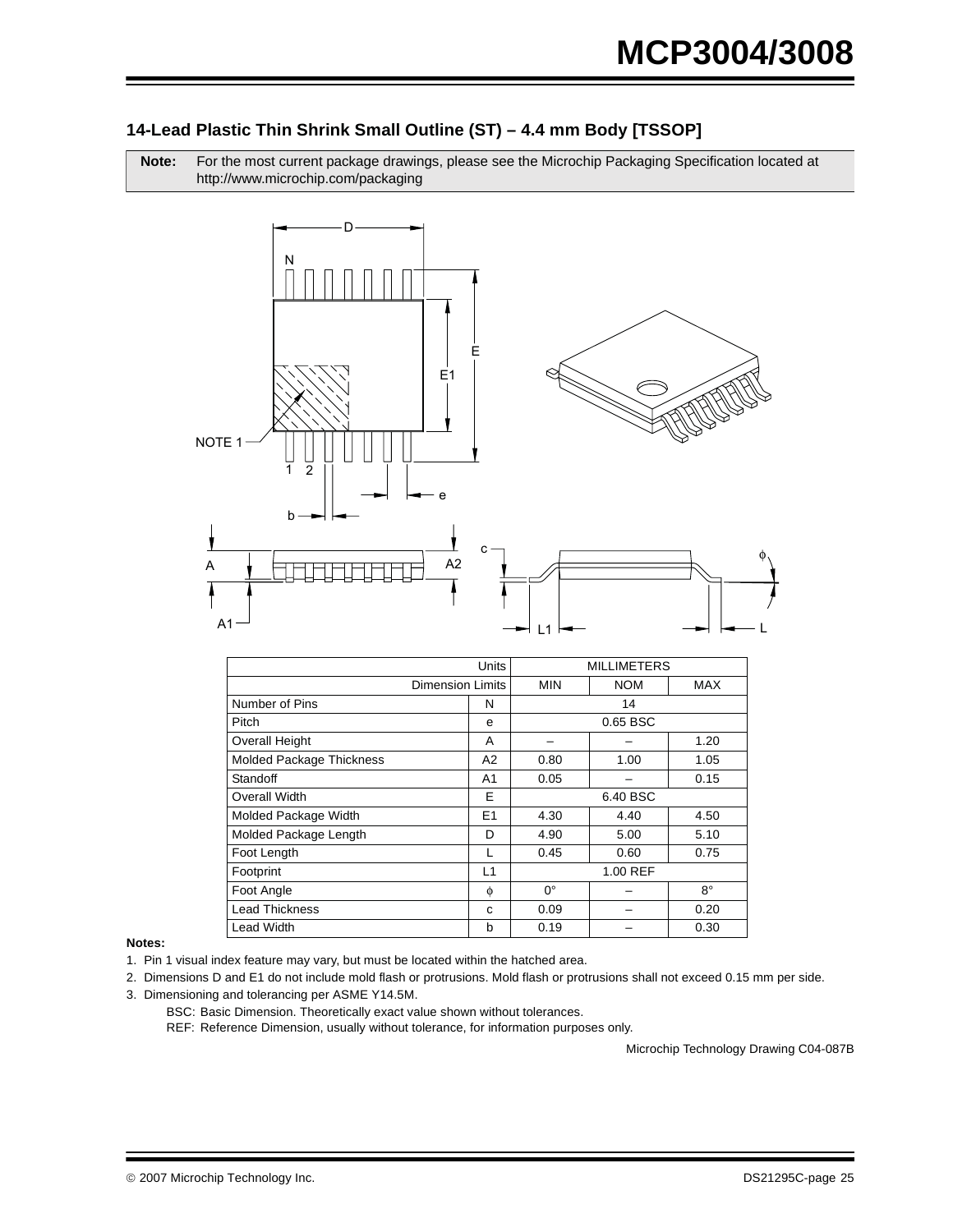### **16-Lead Plastic Dual In-Line (P) – 300 mil Body [PDIP]**

**Note:** For the most current package drawings, please see the Microchip Packaging Specification located at http://www.microchip.com/packaging







|                                 | Units            |          | <b>INCHES</b> |            |  |  |
|---------------------------------|------------------|----------|---------------|------------|--|--|
|                                 | Dimension Limits |          | <b>NOM</b>    | <b>MAX</b> |  |  |
| Number of Pins                  | N                | 16       |               |            |  |  |
| Pitch                           | e                | .100 BSC |               |            |  |  |
| Top to Seating Plane            | A                |          | .210          |            |  |  |
| <b>Molded Package Thickness</b> | A2               | .115     | .130          | .195       |  |  |
| <b>Base to Seating Plane</b>    | A1               | .015     |               |            |  |  |
| Shoulder to Shoulder Width      | E                | .290     | .310          | .325       |  |  |
| Molded Package Width            | E <sub>1</sub>   | .240     | .250          | .280       |  |  |
| Overall Length                  | D                | .735     | .755          | .775       |  |  |
| Tip to Seating Plane            |                  | .115     | .130          | .150       |  |  |
| <b>Lead Thickness</b>           | C                | .008     | .010          | .015       |  |  |
| <b>Upper Lead Width</b>         | b1               | .045     | .060          | .070       |  |  |
| Lower Lead Width                | b                | .014     | .018          | .022       |  |  |
| Overall Row Spacing §           | eВ               |          |               | .430       |  |  |

#### **Notes:**

1. Pin 1 visual index feature may vary, but must be located within the hatched area.

2. § Significant Characteristic.

3. Dimensions D and E1 do not include mold flash or protrusions. Mold flash or protrusions shall not exceed .010" per side.

4. Dimensioning and tolerancing per ASME Y14.5M.

BSC: Basic Dimension. Theoretically exact value shown without tolerances.

Microchip Technology Drawing C04-017B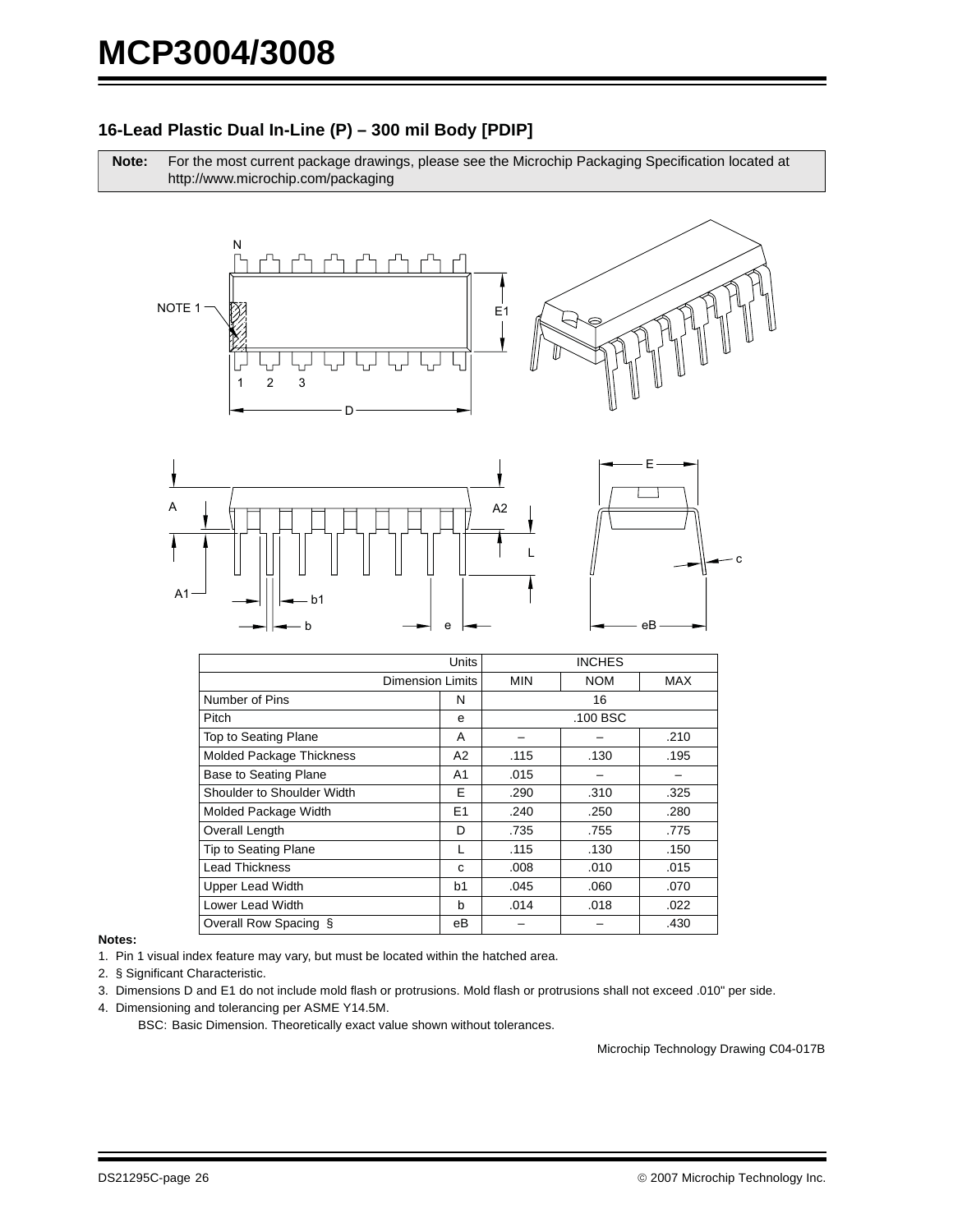### **16-Lead Plastic Small Outline (SL) – Narrow, 3.90 mm Body [SOIC]**

**Note:** For the most current package drawings, please see the Microchip Packaging Specification located at http://www.microchip.com/packaging



|                                 | <b>Units</b>            |             | <b>MILLMETERS</b> |              |  |  |
|---------------------------------|-------------------------|-------------|-------------------|--------------|--|--|
|                                 | <b>Dimension Limits</b> | <b>MIN</b>  | <b>NOM</b>        | <b>MAX</b>   |  |  |
| Number of Pins                  | N                       | 16          |                   |              |  |  |
| Pitch                           | e                       | 1.27 BSC    |                   |              |  |  |
| Overall Height                  | A                       | 1.75<br>-   |                   |              |  |  |
| <b>Molded Package Thickness</b> | A2                      | 1.25        |                   |              |  |  |
| Standoff §                      | A <sub>1</sub>          | 0.10        |                   | 0.25         |  |  |
| <b>Overall Width</b>            | F                       | 6.00 BSC    |                   |              |  |  |
| Molded Package Width            | E <sub>1</sub>          | 3.90 BSC    |                   |              |  |  |
| Overall Length                  | D                       | 9.90 BSC    |                   |              |  |  |
| Chamfer (optional)              | h                       | 0.25        |                   | 0.50         |  |  |
| Foot Length                     |                         | 0.40        |                   | 1.27         |  |  |
| Footprint                       | L1                      | 1.04 REF    |                   |              |  |  |
| Foot Angle                      | φ                       | $0^{\circ}$ |                   | $8^{\circ}$  |  |  |
| <b>Lead Thickness</b>           | C                       | 0.17        |                   | 0.25         |  |  |
| <b>Lead Width</b>               | b                       | 0.31        |                   | 0.51         |  |  |
| Mold Draft Angle Top            | $\alpha$                | $5^{\circ}$ |                   | $15^\circ$   |  |  |
| Mold Draft Angle Bottom         | β                       | $5^{\circ}$ |                   | $15^{\circ}$ |  |  |

**Notes:**

1. Pin 1 visual index feature may vary, but must be located within the hatched area.

2. § Significant Characteristic.

3. Dimensions D and E1 do not include mold flash or protrusions. Mold flash or protrusions shall not exceed 0.15 mm per side.

- 4. Dimensioning and tolerancing per ASME Y14.5M.
	- BSC: Basic Dimension. Theoretically exact value shown without tolerances.

REF: Reference Dimension, usually without tolerance, for information purposes only.

Microchip Technology Drawing C04-108B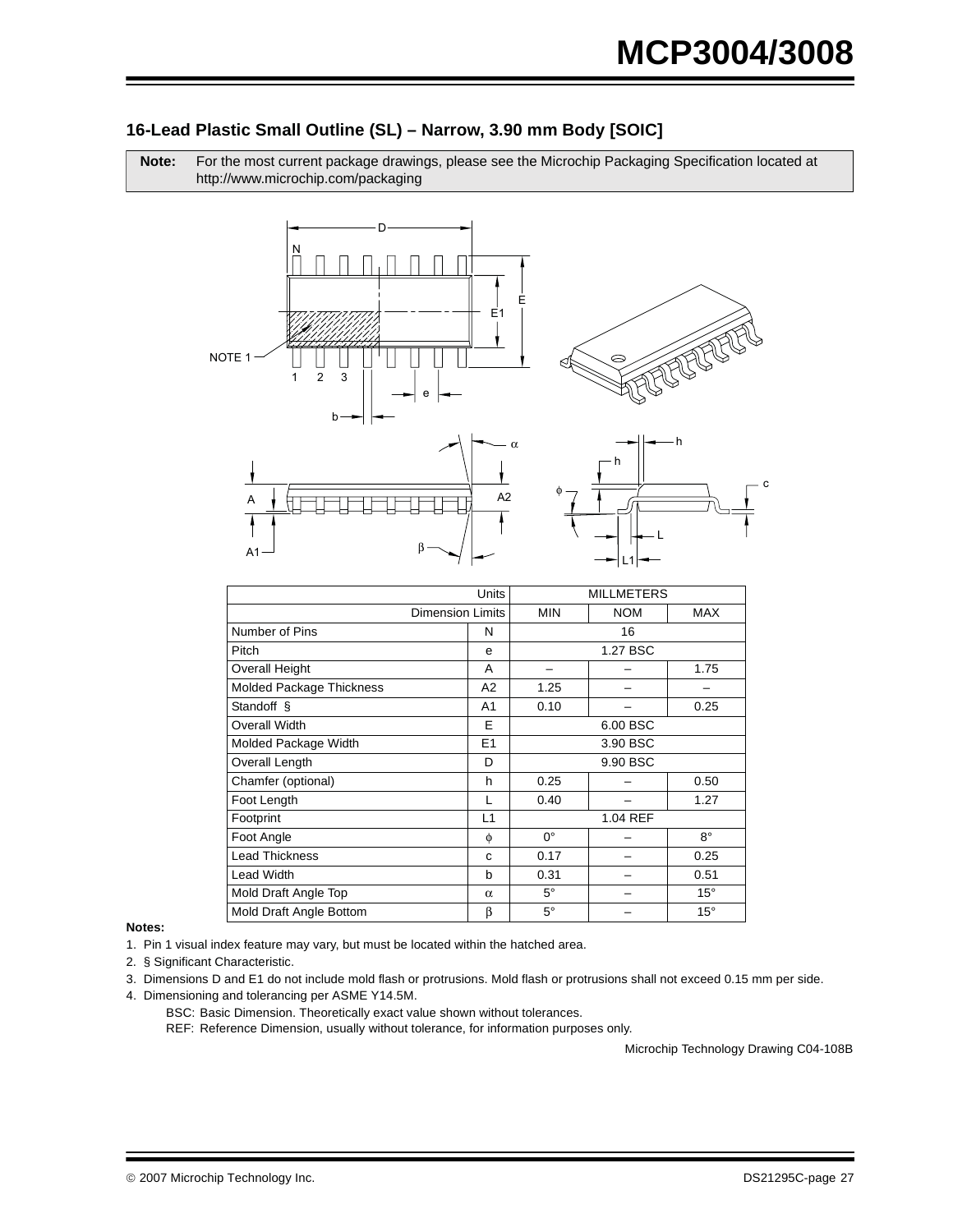**NOTES:**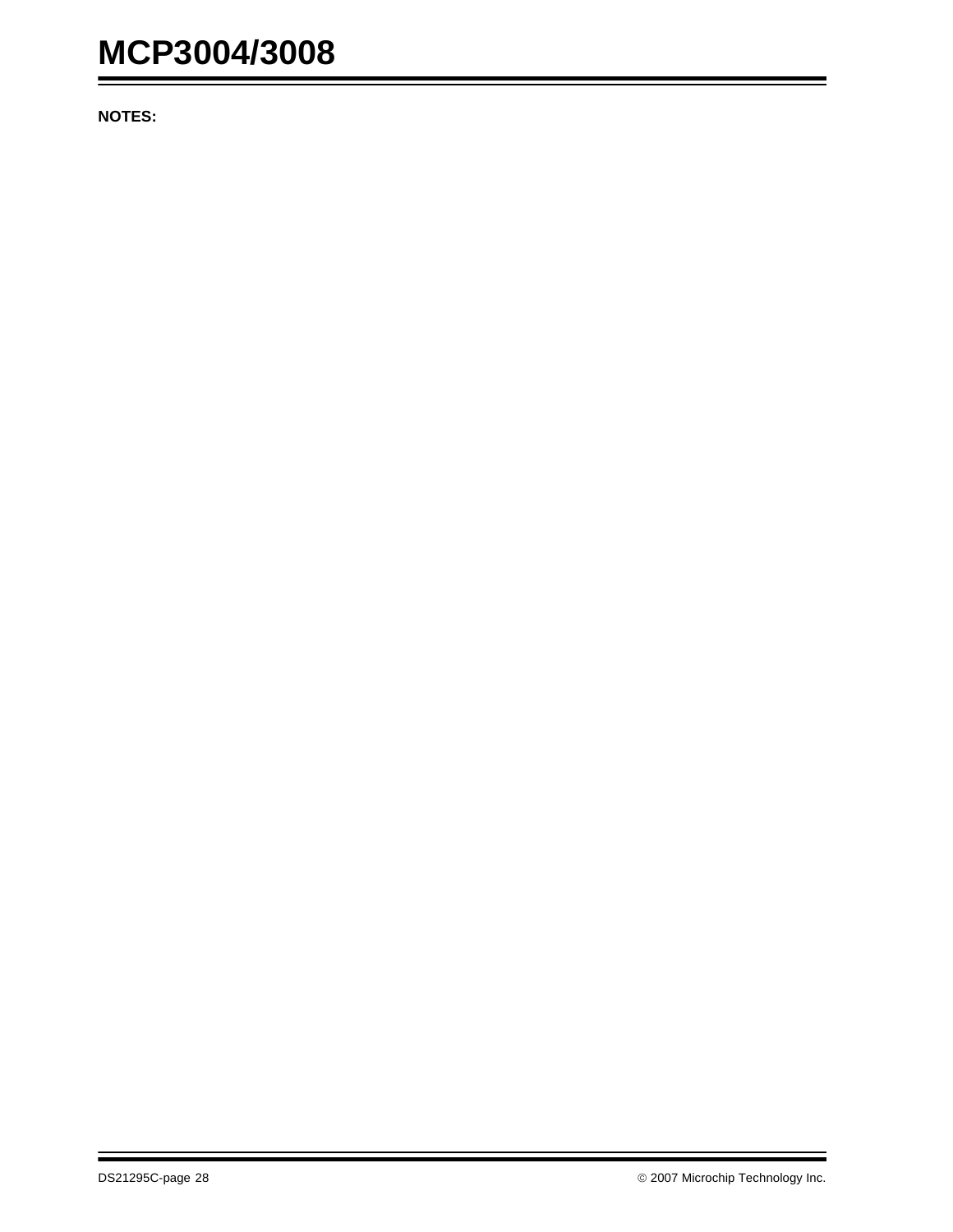### **APPENDIX A: REVISION HISTORY**

### **Revision C (January 2007)**

This revision includes updates to the packaging diagrams.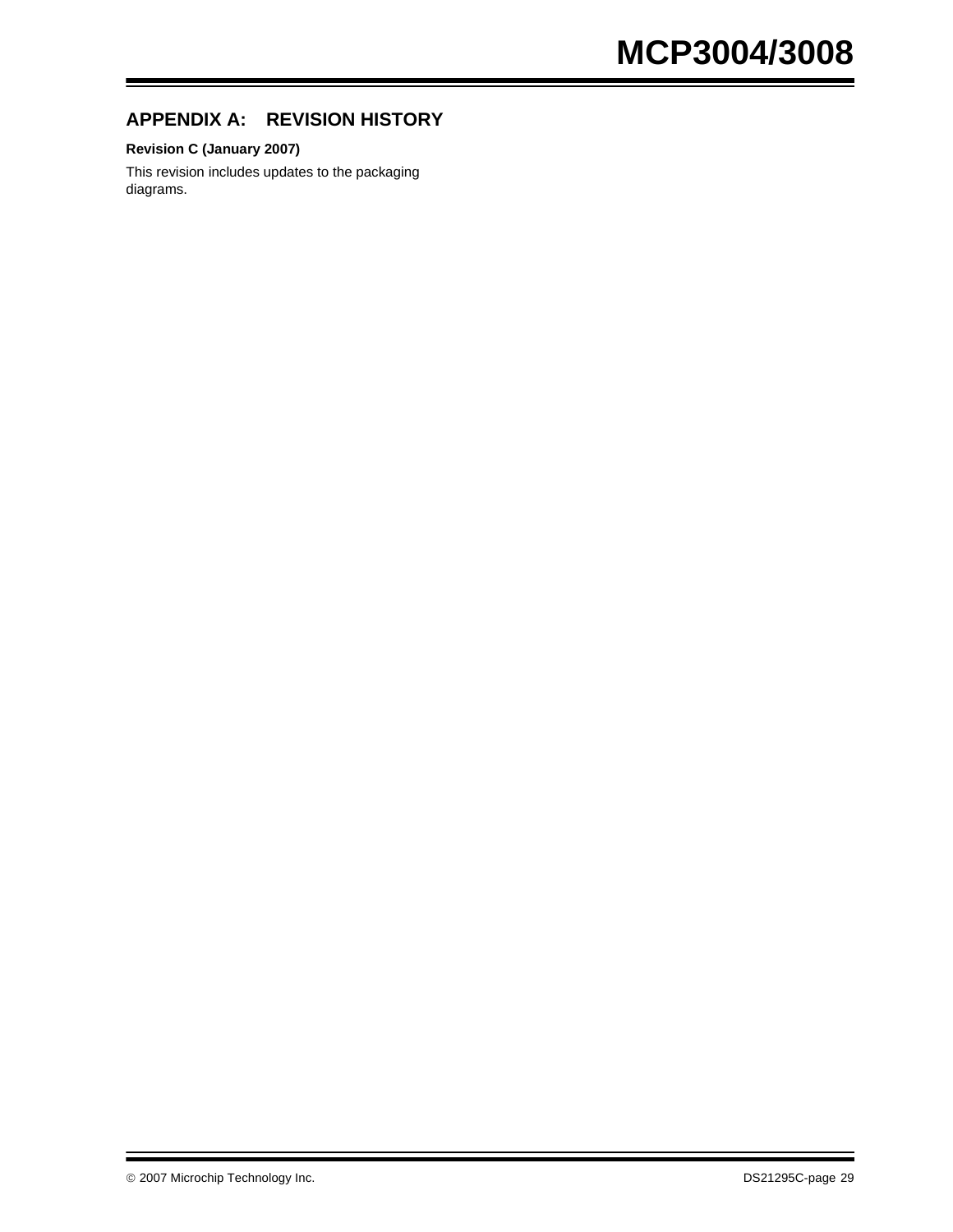**NOTES:**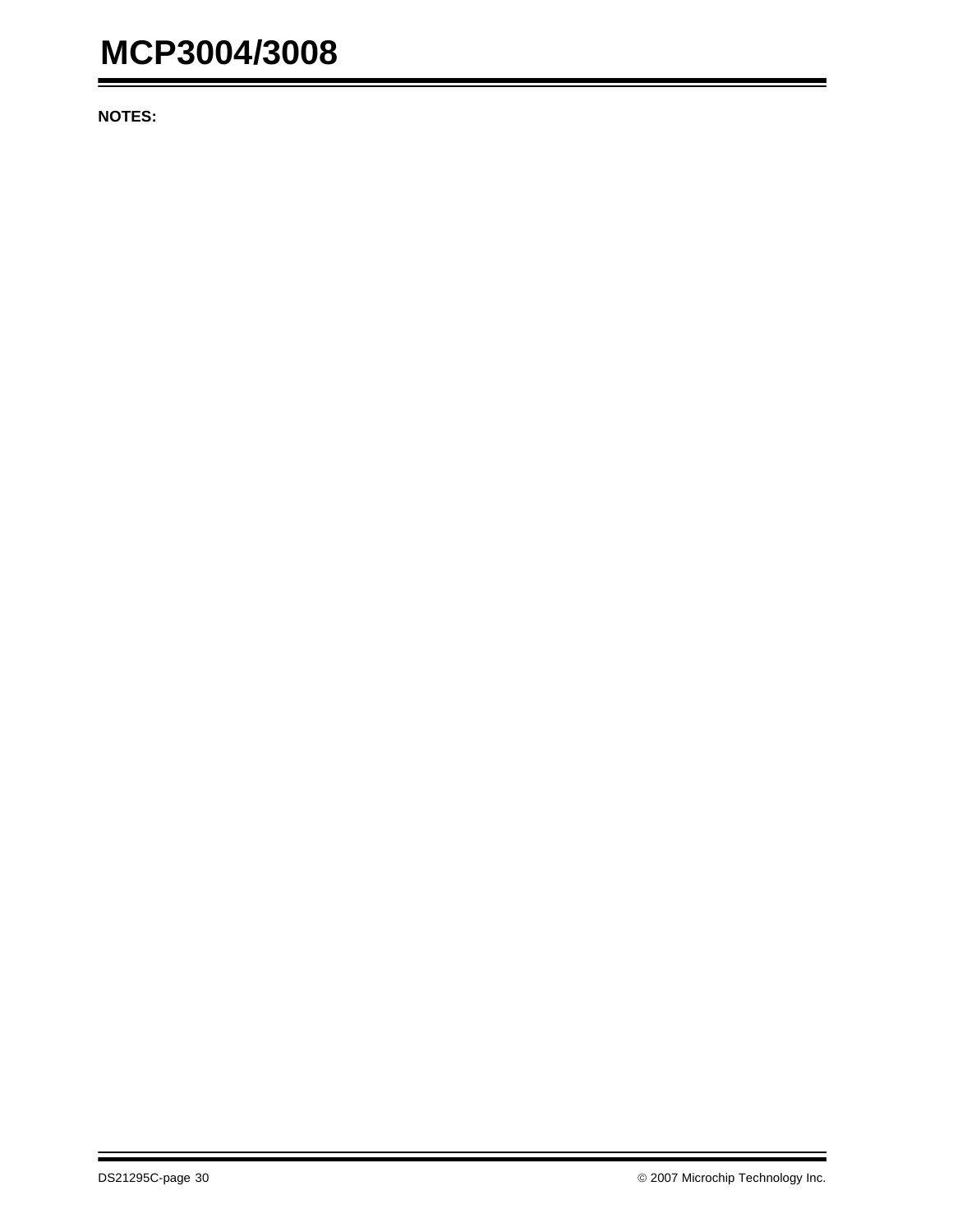### **PRODUCT IDENTIFICATION SYSTEM**

To order or obtain information, e.g., on pricing or delivery, refer to the factory or the listed sales office.

| PART NO.           | 츠                    | /XX                                                                                                                                         |  |    | Examples:                                                               |
|--------------------|----------------------|---------------------------------------------------------------------------------------------------------------------------------------------|--|----|-------------------------------------------------------------------------|
| <b>Device</b>      | Temperature<br>Range | Package                                                                                                                                     |  | a) | MCP3004-I/P: Industrial Temperature, PDIP<br>package.                   |
|                    |                      |                                                                                                                                             |  | b) | MCP3004-I/SL: Industrial Temperature,<br>SOIC package.                  |
| Device:            | MCP3004:             | 4-Channel 10-Bit Serial A/D Converter<br>MCP3004T: 4-Channel 10-Bit Serial A/D Converter<br>(Tape and Reel)                                 |  | C) | MCP3004-I/ST: Industrial Temperature,<br>TSSOP package.                 |
|                    | MCP3008:             | 8-Channel 10-Bit Serial A/D Converter<br>MCP3008T: 8-Channel 10-Bit Serial A/D Converter<br>(Tape and Reel)                                 |  | d) | MCP3004T-I/ST: Industrial Temperature,<br>TSSOP package, Tape and Reel. |
| Temperature Range: |                      | $= -40^{\circ}$ C to $+85^{\circ}$ C                                                                                                        |  | a) | MCP3008-I/P: Industrial Temperature, PDIP<br>package.                   |
|                    |                      |                                                                                                                                             |  | b) | MCP3008-I/SL: Industrial Temperature,<br>SOIC package.                  |
| Package:           | P.<br>SL<br>ST       | $=$ Plastic DIP (300 mil Body), 14-lead, 16-lead<br>$=$ Plastic SOIC (150 mil Body), 14-lead, 16-lead<br>$=$ Plastic TSSOP (4.4mm), 14-lead |  |    |                                                                         |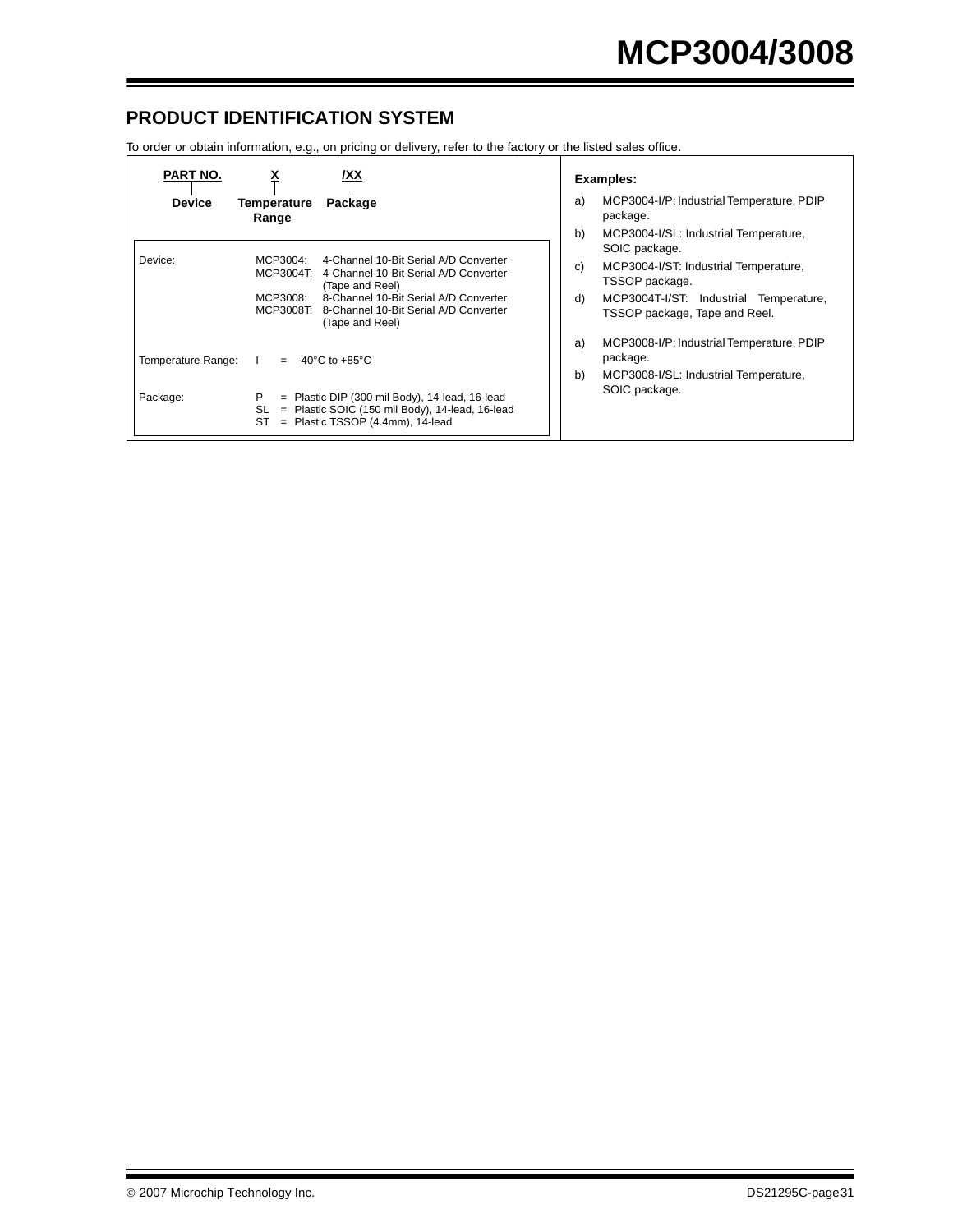**NOTES:**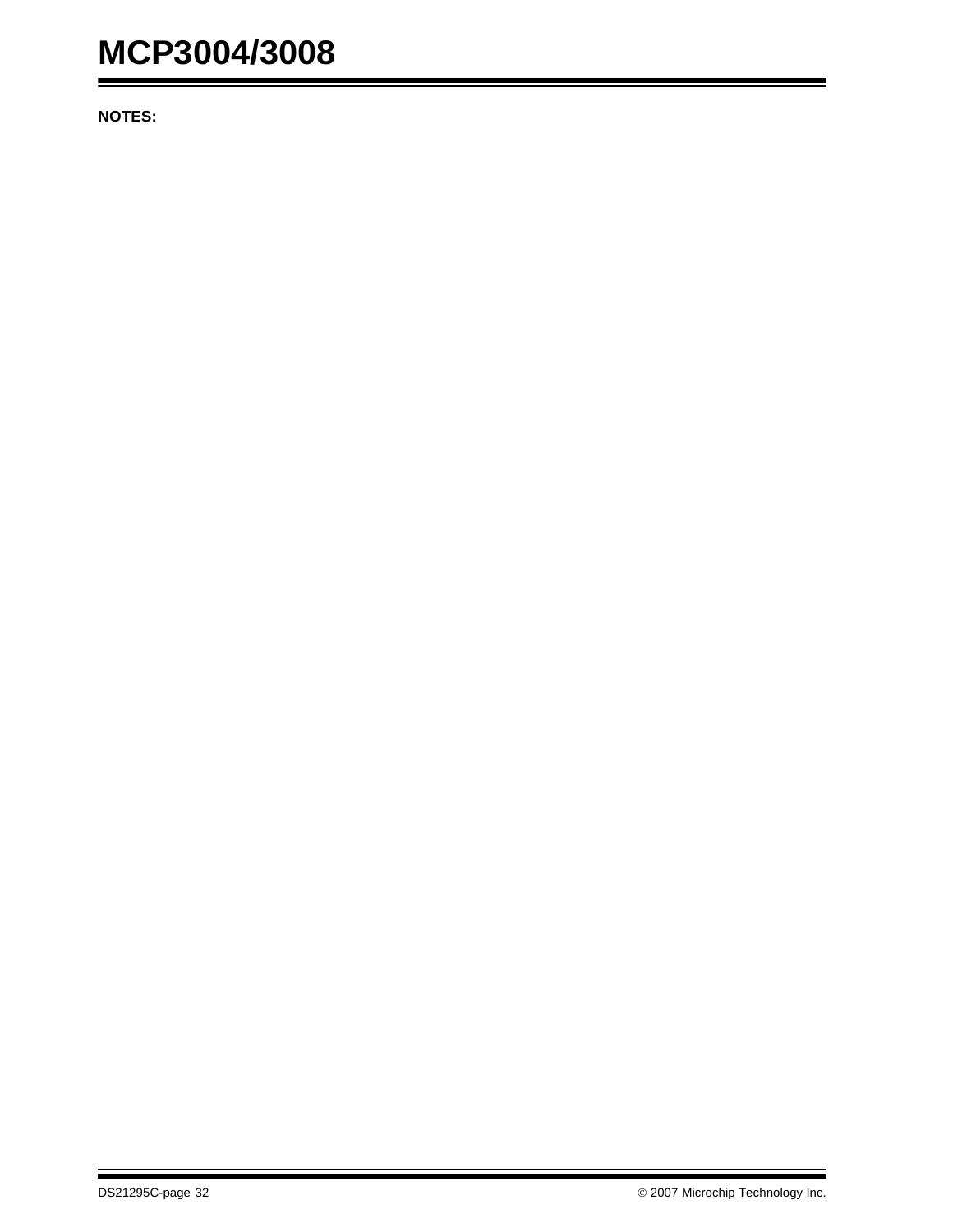#### **Note the following details of the code protection feature on Microchip devices:**

- Microchip products meet the specification contained in their particular Microchip Data Sheet.
- Microchip believes that its family of products is one of the most secure families of its kind on the market today, when used in the intended manner and under normal conditions.
- There are dishonest and possibly illegal methods used to breach the code protection feature. All of these methods, to our knowledge, require using the Microchip products in a manner outside the operating specifications contained in Microchip's Data Sheets. Most likely, the person doing so is engaged in theft of intellectual property.
- Microchip is willing to work with the customer who is concerned about the integrity of their code.
- Neither Microchip nor any other semiconductor manufacturer can guarantee the security of their code. Code protection does not mean that we are guaranteeing the product as "unbreakable."

Code protection is constantly evolving. We at Microchip are committed to continuously improving the code protection features of our products. Attempts to break Microchip's code protection feature may be a violation of the Digital Millennium Copyright Act. If such acts allow unauthorized access to your software or other copyrighted work, you may have a right to sue for relief under that Act.

Information contained in this publication regarding device applications and the like is provided only for your convenience and may be superseded by updates. It is your responsibility to ensure that your application meets with your specifications. MICROCHIP MAKES NO REPRESENTATIONS OR WARRANTIES OF ANY KIND WHETHER EXPRESS OR IMPLIED, WRITTEN OR ORAL, STATUTORY OR OTHERWISE, RELATED TO THE INFORMATION, INCLUDING BUT NOT LIMITED TO ITS CONDITION, QUALITY, PERFORMANCE, MERCHANTABILITY OR FITNESS FOR PURPOSE**.** Microchip disclaims all liability arising from this information and its use. Use of Microchip devices in life support and/or safety applications is entirely at the buyer's risk, and the buyer agrees to defend, indemnify and hold harmless Microchip from any and all damages, claims, suits, or expenses resulting from such use. No licenses are conveyed, implicitly or otherwise, under any Microchip intellectual property rights.

### **OUALITY MANAGEMENT SYSTEM CERTIFIED BY DNV**  $=$  ISO/TS 16949:2002  $=$

#### **Trademarks**

The Microchip name and logo, the Microchip logo, Accuron, dsPIC, KEELOQ, microID, MPLAB, PIC, PICmicro, PICSTART, PRO MATE, PowerSmart, rfPIC, and SmartShunt are registered trademarks of Microchip Technology Incorporated in the U.S.A. and other countries.

AmpLab, FilterLab, Migratable Memory, MXDEV, MXLAB, SEEVAL, SmartSensor and The Embedded Control Solutions Company are registered trademarks of Microchip Technology Incorporated in the U.S.A.

Analog-for-the-Digital Age, Application Maestro, CodeGuard, dsPICDEM, dsPICDEM.net, dsPICworks, ECAN, ECONOMONITOR, FanSense, FlexROM, fuzzyLAB, In-Circuit Serial Programming, ICSP, ICEPIC, Linear Active Thermistor, Mindi, MiWi, MPASM, MPLIB, MPLINK, PICkit, PICDEM, PICDEM.net, PICLAB, PICtail, PowerCal, PowerInfo, PowerMate, PowerTool, REAL ICE, rfLAB, rfPICDEM, Select Mode, Smart Serial, SmartTel, Total Endurance, UNI/O, WiperLock and ZENA are trademarks of Microchip Technology Incorporated in the U.S.A. and other countries.

SQTP is a service mark of Microchip Technology Incorporated in the U.S.A.

All other trademarks mentioned herein are property of their respective companies.

© 2007, Microchip Technology Incorporated, Printed in the U.S.A., All Rights Reserved.



Printed on recycled paper.

*Microchip received ISO/TS-16949:2002 certification for its worldwide headquarters, design and wafer fabrication facilities in Chandler and Tempe, Arizona, Gresham, Oregon and Mountain View, California. The Company's quality system processes and procedures are for its PIC® MCUs and dsPIC DSCs, KEELOQ® code hopping devices, Serial EEPROMs, microperipherals, nonvolatile memory and analog products. In addition, Microchip's quality system for the design and manufacture of development systems is ISO 9001:2000 certified.*